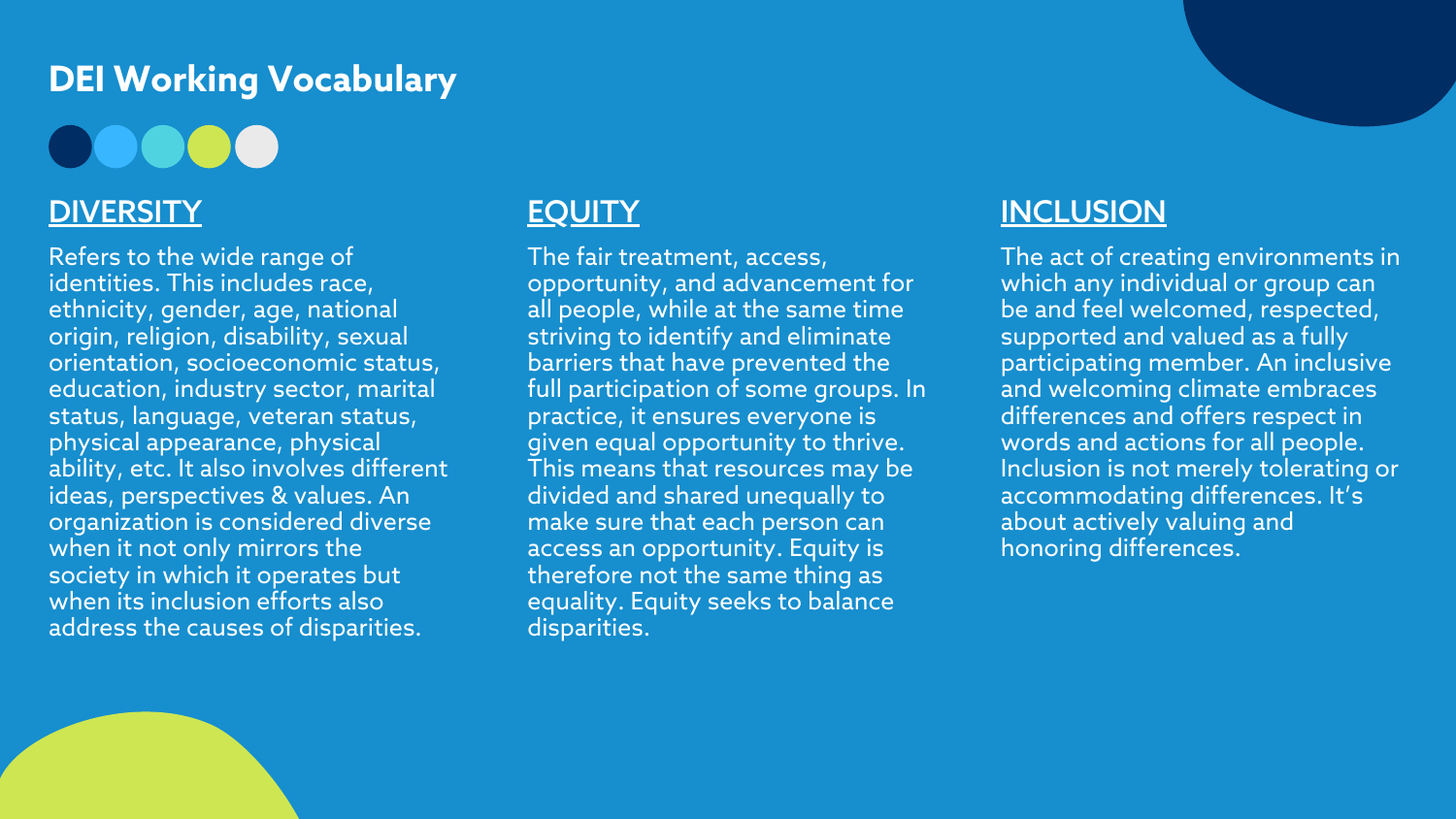DO OO C **DEI Working Vocabulary**

#### INTERSECTIONALITY

The interconnected nature of social categorizations such as race, class, and gender as they apply to a given individual or group, regarded as creating overlapping and interdependent systems of discrimination or disadvantage. Through an awareness of intersectionality, we can better acknowledge and ground the differences among us.

#### SYSTEMIC RACISM

Refers to the complex interactions of large scale societal systems, practices, ideologies, and programs that produce and perpetuate inequities for racial minorities. By understanding why, how, and what of systemic racism, our organizations can begin to reinforce systems change.

#### UNCONSCIOUS BIAS

Social stereotypes about certain groups of people that individuals form outside their own conscious awareness. Everyone holds unconscious beliefs about various social and identity groups, and these biases stem from one's tendency to organize social worlds by categorizing. Through an increasing awareness of unconscious bias, individuals can marry one's way of thinking with their conscious values.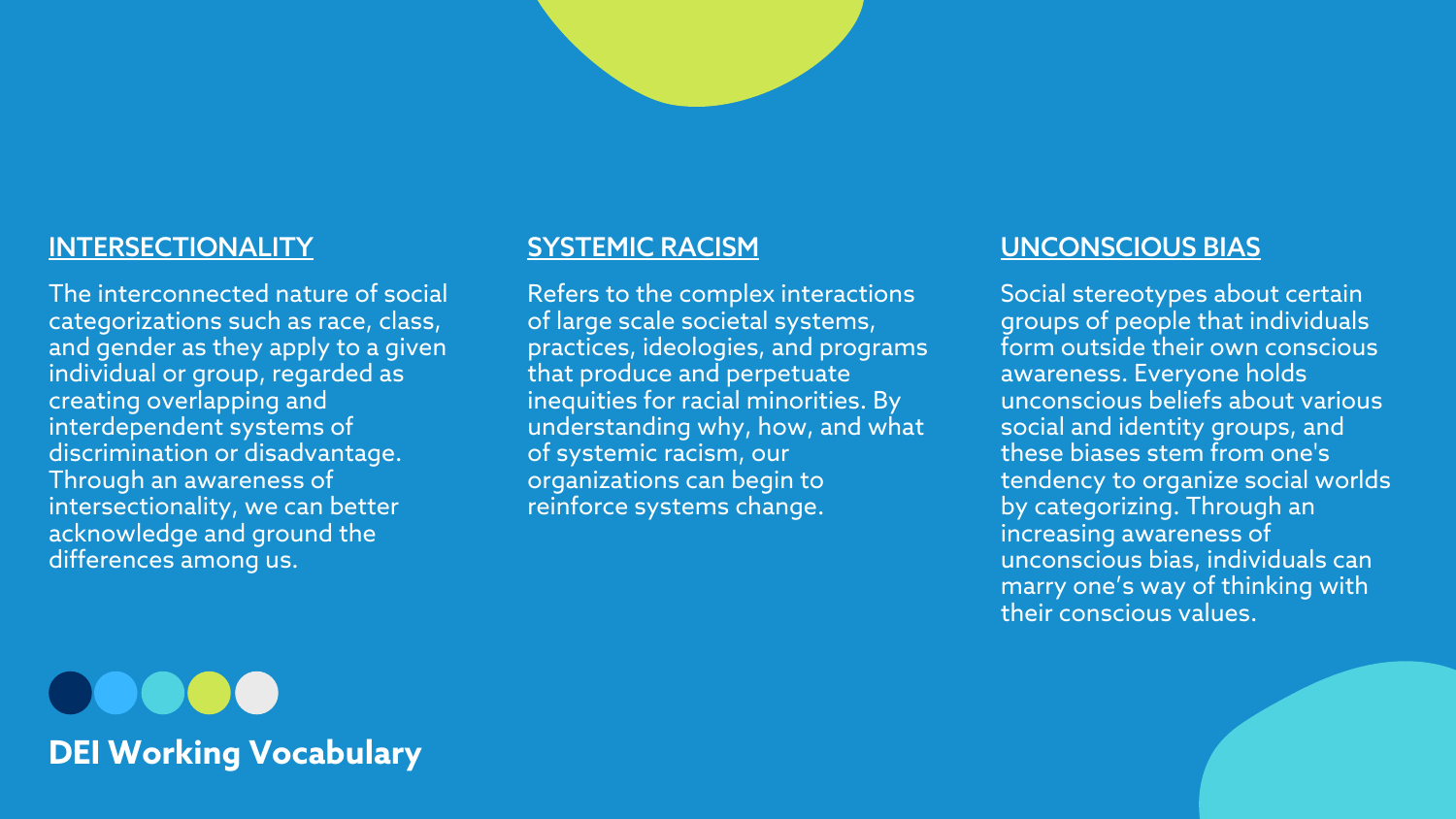*Sample Board Diversity Policy by Lena [Eisenstein,](https://www.boardeffect.com/blog/author/lena/) September 16, 2020; [BoardEffect](https://www.boardeffect.com/blog/)*



- We're committed to being nondiscriminatory, and providing equal opportunities for employment, volunteering, and advancement in all areas of our organizational life.
- We're committed to modeling diversity, inclusion, and equity and maintaining fair and equal treatment for all.
- We respect the value that diverse life experiences bring to our board and leadership and we strive to listen to their views.

(name of nonprofit organization) is committed to a diverse, equitable and inclusive environment where all board members, staff, volunteers and donors feel respected and valued regardless of gender, race, ethnicity, age, national origin, sexual orientation or gender identity, disability, education, socio-economic status, or any other identity label.

### **Board DEI Policy**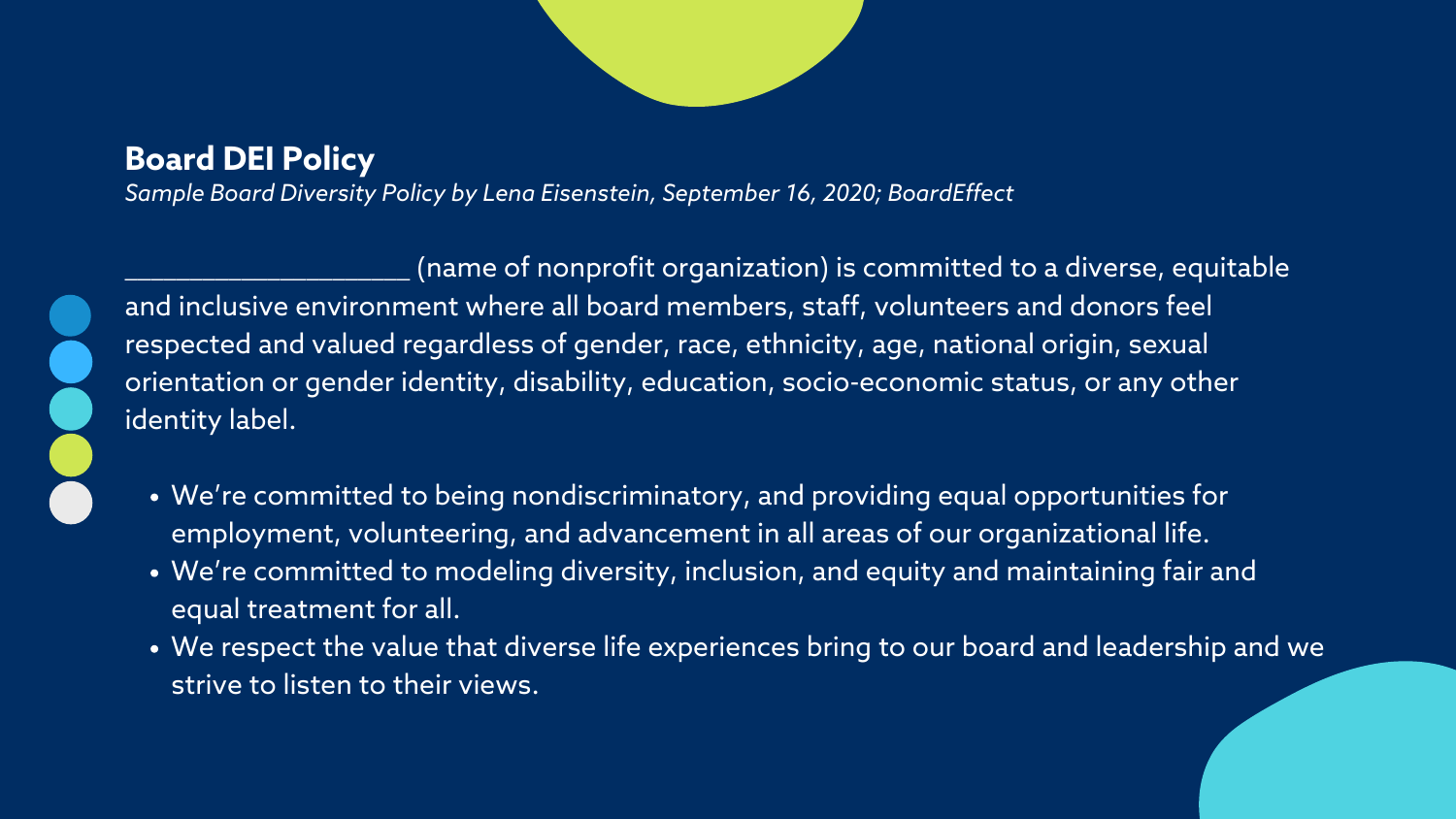*Sample Board DEI Statement, December 20, 2021; Board Development Systems*

Board Development Systems, dba, BoardBuild is committed to acknowledging and valuing the uniqueness of every stakeholder and to creating an environment in which all individuals' strengths and abilities are included, developed and valued. All stakeholders share in the responsibility for creating this environment and are expected to demonstrate mutual respect and acceptance. We believe that by respecting individuality we will enhance communication, problem-solving and decision-making skills, thereby improving overall organizational productivity and performance. We also believe if our directors, officers and employees mirror the diverse make-up of our community, we will be able to better understand, and more effectively respond to, community needs. We strive for excellence in our ability to create an inclusive, respectful, considerate and equitable environment for all through leadership, policies, and practices.



#### **Board DEI Statement**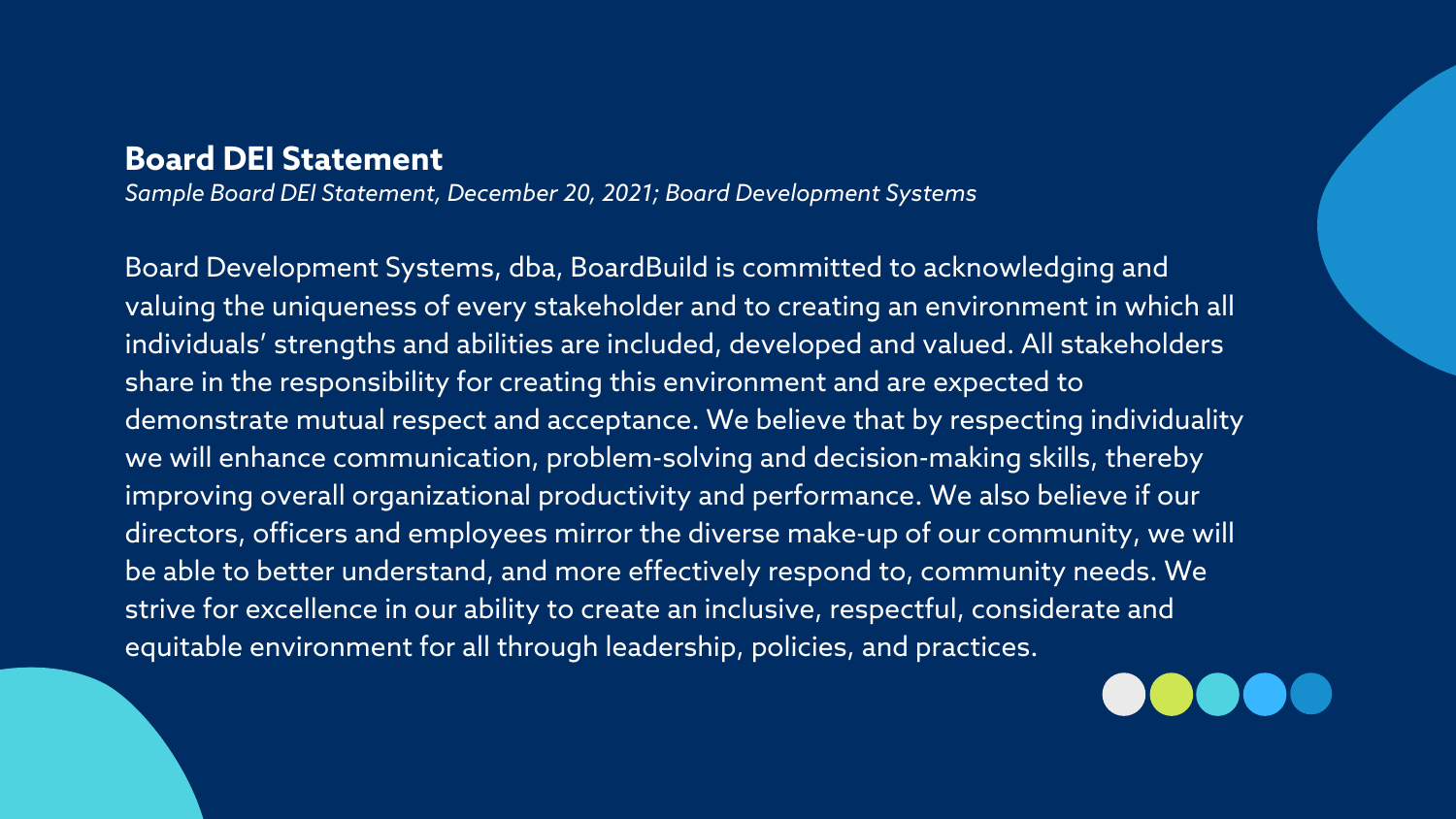There is a strong business case for both gender diversity and ethnic and cultural diversity in leadership. According to McKinsey & [Company,](https://www.mckinsey.com/~/media/McKinsey/Featured%20Insights/Diversity%20and%20Inclusion/Diversity%20wins%20How%20inclusion%20matters/SVGZ-DiversityWins-ex1-final.svgz) the most diverse companies are now more likely than ever to outperform and ultimately drive more profit than their less diverse peers. In fact, the top quartile of ethnic and culturally diverse companies are 33% more likely to outperform on EBIT margin with inclusive workplaces outperforming S&P 500 stock performance by four times. The research shows that diverse populations aren't the only ones who benefit from diversity and inclusion; every 1% increase in gender and ethnic diversity yields a respective 3% and 9% increase in sales revenue.

#### **RESILIENCE**

### Areas of the business that are positively impacted by board diversity:

#### **PROFITABILITY**

The social sector is facing extraordinary levels of change at an accelerating pace. Responding to rapid external change in a period of disruption can be challenging for the most experienced leaders, but when executed well, adapting and implementing organizational transformation can be a catalyst for future growth. A board reflective of diverse skill sets will have the tools and vision to adapt to rapid change. Now is the time to develop strategies that address systemic inequities, build resilience into our systems, and embrace change management.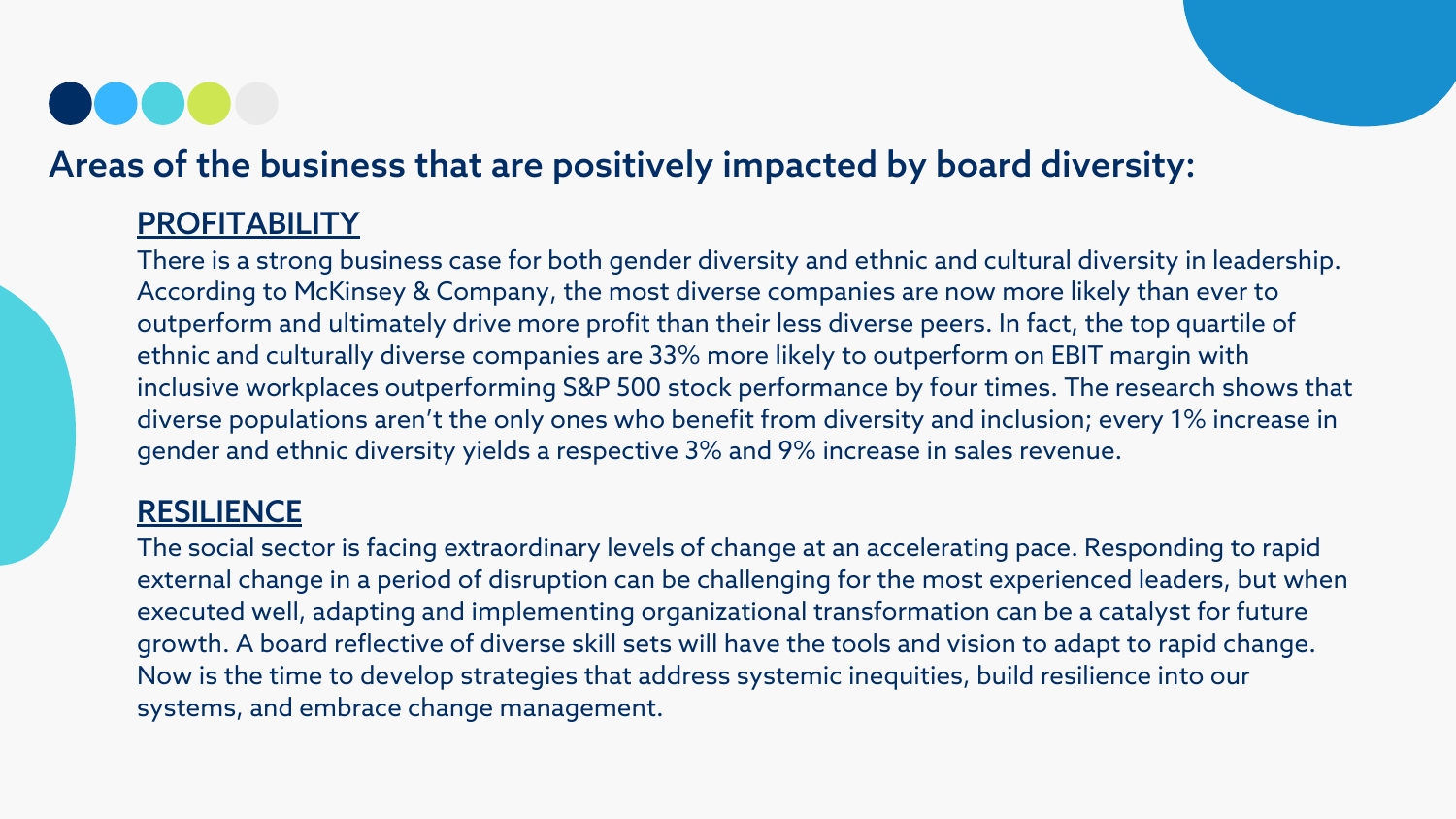### INNOVATION

Simply put, a diverse and inclusive team creates more innovative ideas and solutions. The more diverse teams are, the more likely they are to draw inspiration from different life experiences and environments. Nonprofits need creative and innovative ideas that can only come from a diverse group of individuals who are committed to [organizations'](https://www.boardbuild.org/increase-your-nonprofit-boards-diversity/) missions and are prepared to lead. Diverse life experiences and viewpoints among board members positively impact [organizational](https://www.boardbuild.org/the-power-of-diverse-boards-an-argument-for-change/) performance and the ability to adapt, with problem-solving, innovation, creativity, recruitment potential, and financial strength all elevating as a result.





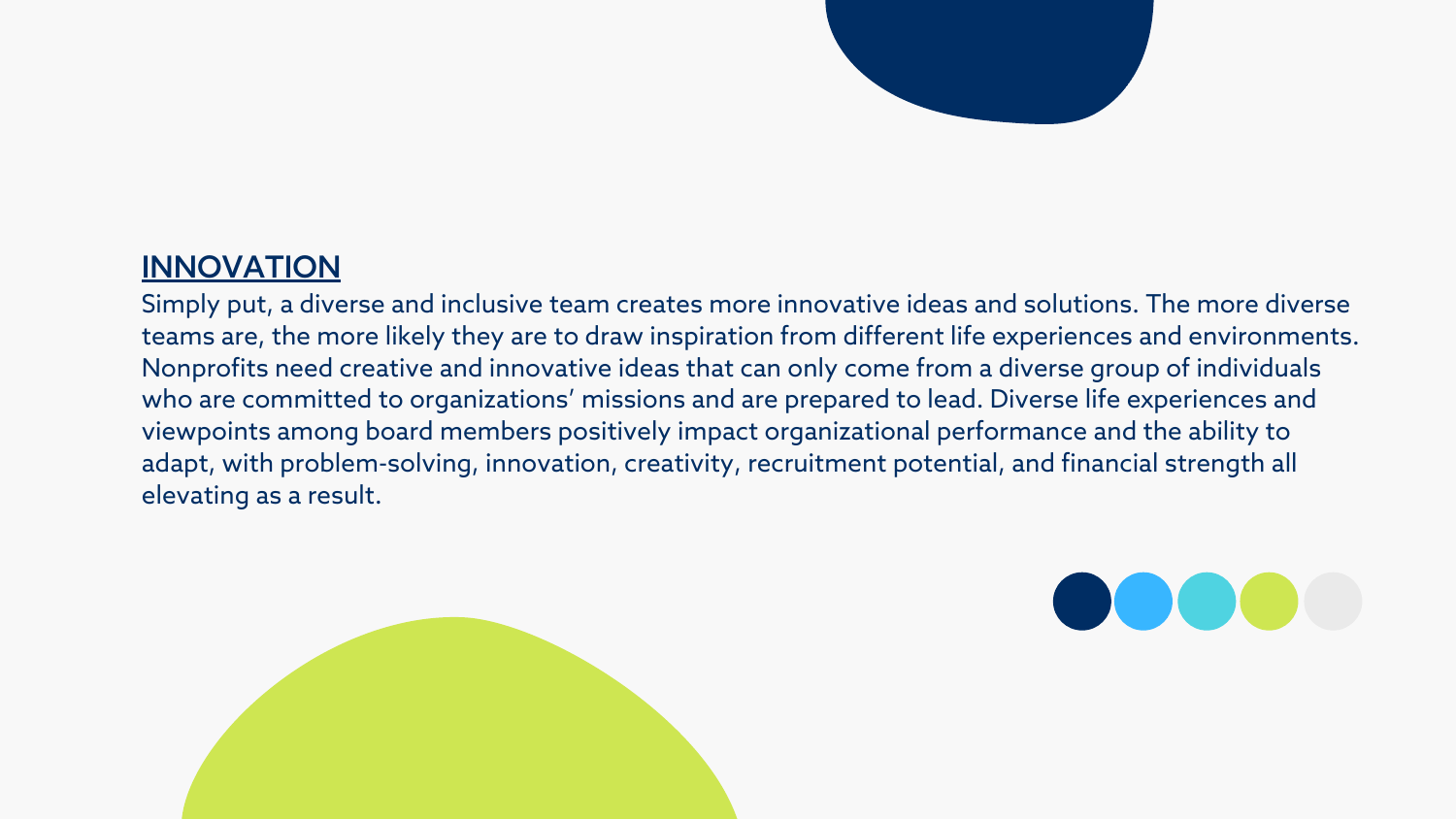Key questions to explore in developing your business case:



Governance is about providing strategic leadership to a nonprofit and includes the functions of setting direction, making policy, strategy decisions, overseeing and monitoring organizational performance, and ensuring overall accountability.



*What strategic leadership is needed to advance DEI?*

> Governing boards are responsible for setting policy for management, assigning oversight of the policy to Board Committees and delegating the responsibility for implementation of the policy to an Executive Director.

#### *What governance policies are needed to advance DEI?*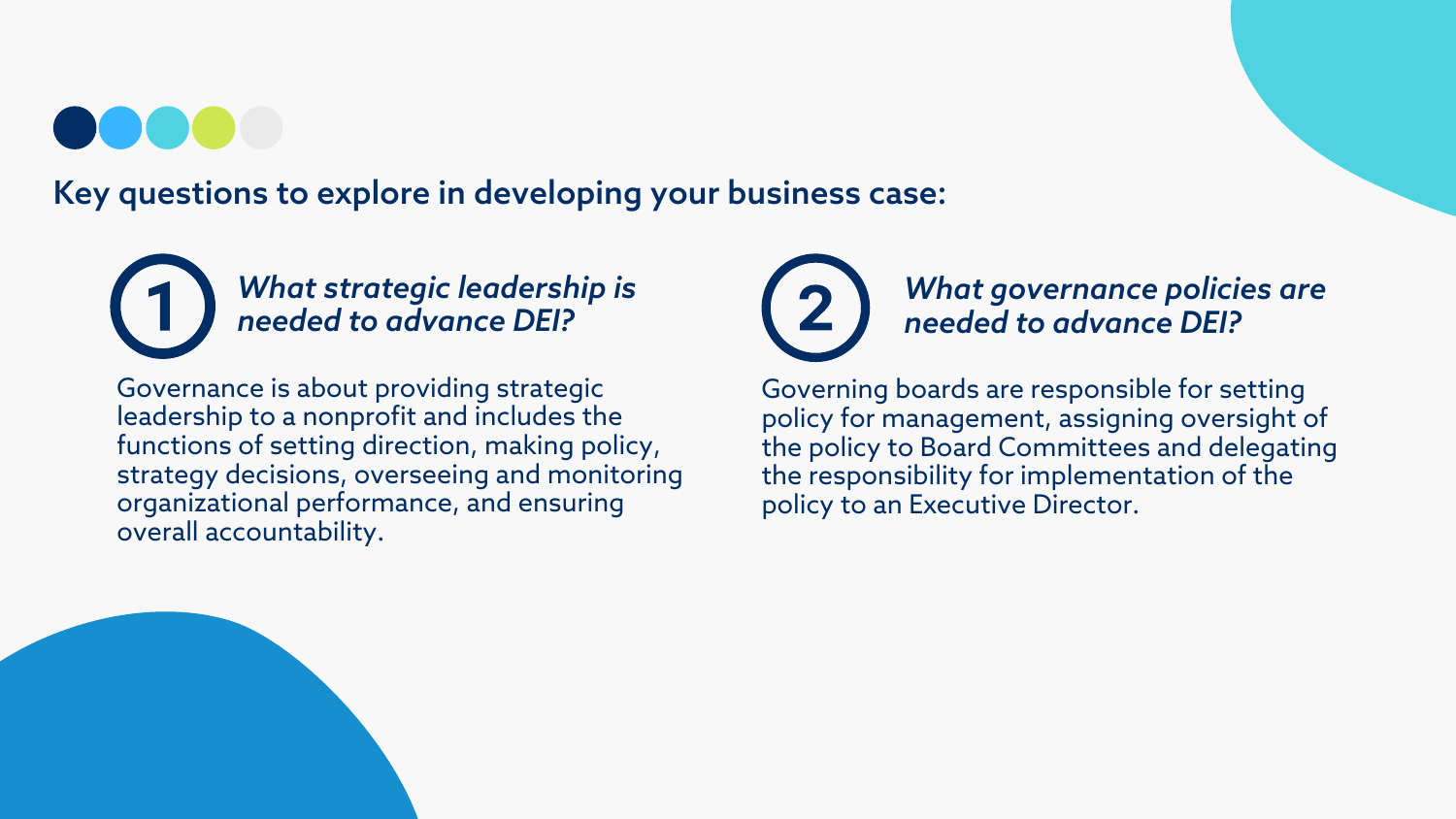Remember diversity refers to the wide range of identities including race, ethnicity, gender, age, national origin, religion, disability, sexual orientation, socioeconomic status, education, marital status, language, veteran status, physical appearance, etc. It also involves different ideas, perspectives & values. This question entails not only the current board make-up but the pipeline also.



#### *Does your board reflect the full diversity of the communities?*

Board diversity is more than optics or the appearance of diversity. The value and efforts of inclusion is what connects diverse board members with the communities and interests they represent. An inclusive board culture welcomes and celebrates differences and ensures that all board members are equally engaged and equitably invested, sharing power and responsibility for the organization's mission and the board's work. Leadership in all sectors, reflective of varied life experiences and of the community they represent, can better identify resources, establish collaborative partnerships, and optimally advocate for their respective mission.

#### *Does your board welcome and engage diverse members?*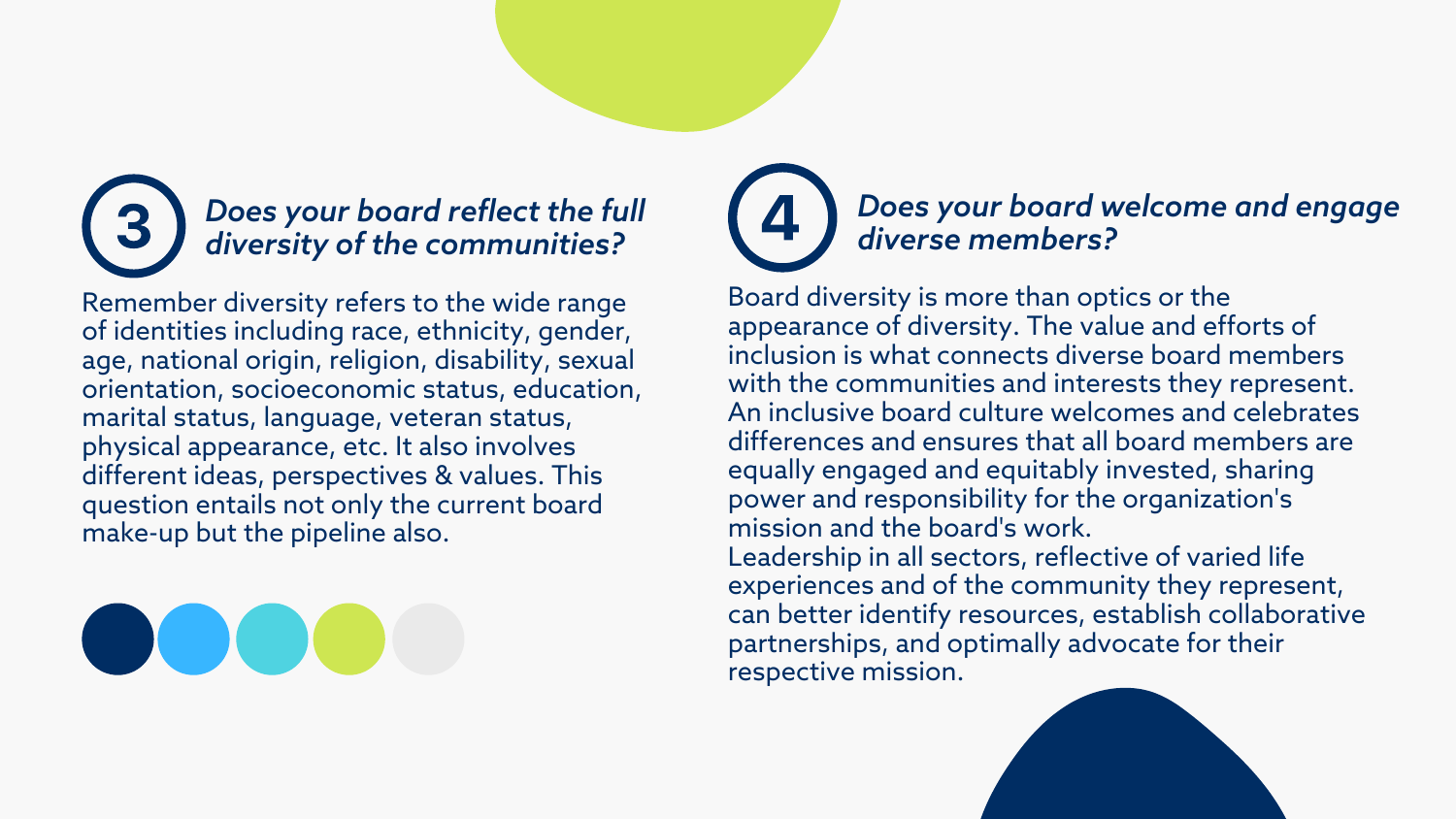- Gender Identity
- Preferred pronouns
- Age
- Race and Ethnicity
- Employment status (part time vs full time or contract labor)
- Time with organization
- Highest level of education
- Whether they are caregivers (to parents or children)
- Living with a disability
- English as their first language



At the beginning of your survey, inform participants that the survey is anonymous, meaning you will not share the identity of those responding and will only share the results you capture.

#### DEMOGRAPHIC

Initial survey questions should include questions to capture demographic data, such as:

#### **Quantitative Assessment**

*Sample quantitative assessment questions by DEI Consultants*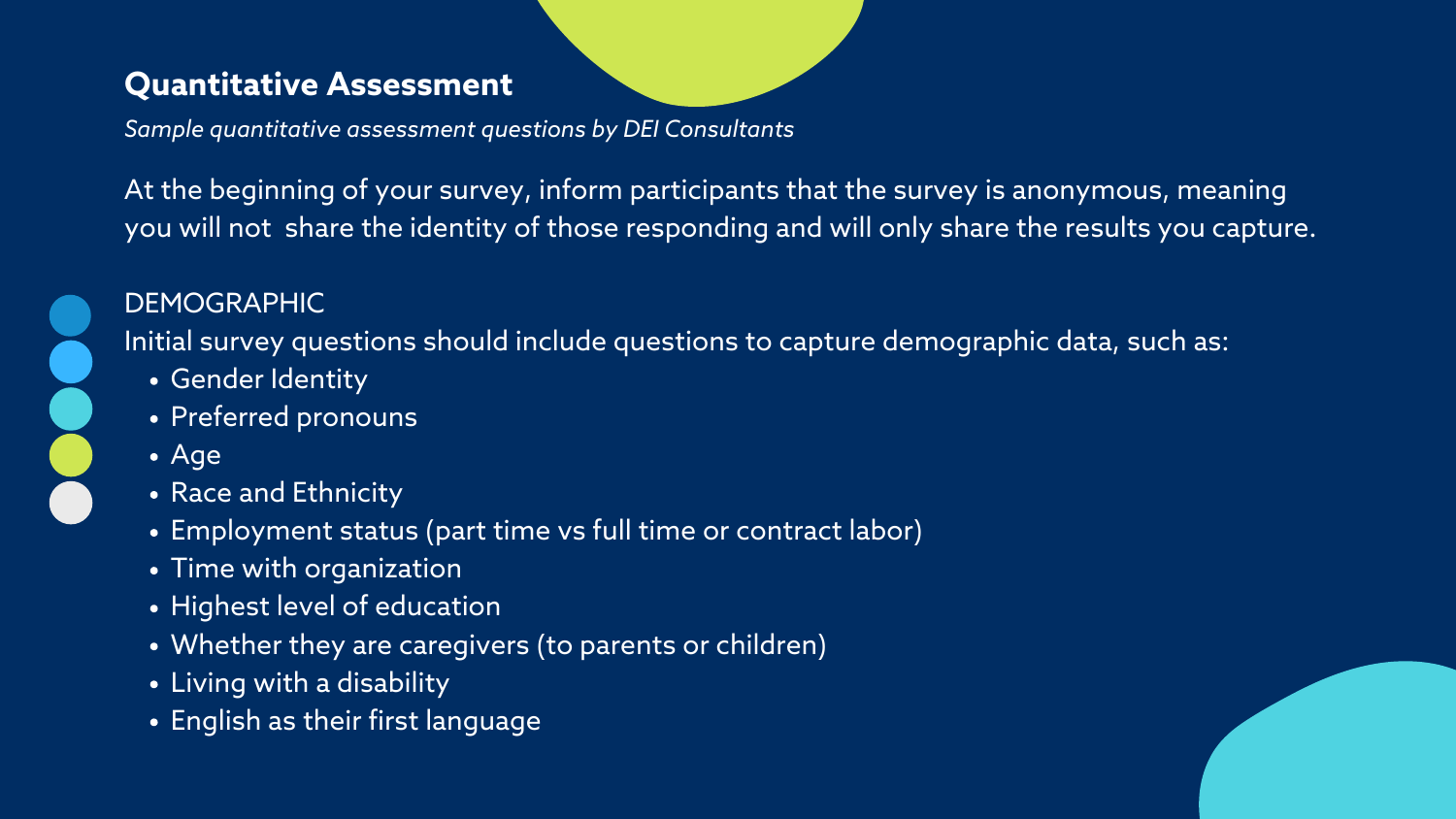- How important is diversity for your nonprofit?
- How knowledgeable are you of practices that promote and support diversity at your nonprofit?
- . How motivated are you to learn/increase skills in promoting and supporting diversity in your nonprofit?

#### ADDITIONAL QUESTIONS



- Have you ever participated in a diversity awareness program before?
- Has the Board created diversity initiatives that have been shared throughout the organization?

Gather quantitative data using a 1 to 10 scale, with 1 being of very little importance and 10 being very important. For example:

#### **Quantitative Assessment**

You can also ask questions with yes/no/unsure answer options. For example:

*Sample quantitative assessment questions by DEI Consultants*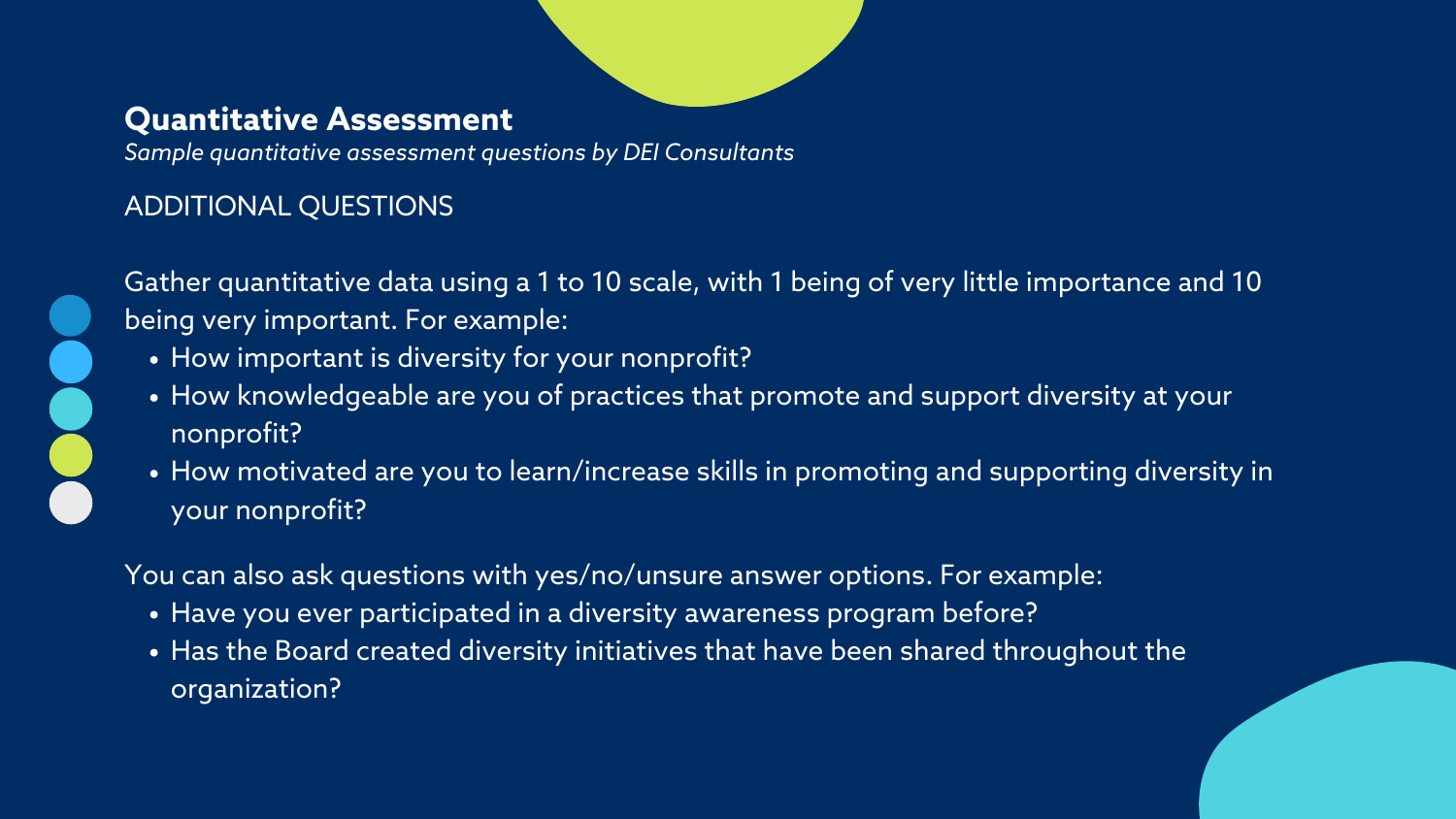- People of all cultures and backgrounds are respected, valued and treated fairly on the Board.
- . I am comfortable talking about my background and lived experiences with other Board members.
- Board members feel comfortable with the free and open expression of ideas, opinions and beliefs.
- My lived experiences are acknowledged and valued when shared with the Board.
- Leadership is responsive to addressing concerns about Board member interactions.
- Our Board is committed to, and supports, diversity, equity and inclusion.
- I feel our staff leadership is prepared to effectively manage a culturally diverse nonprofit community.
- My perspectives are respected and considered in the Board decision-making process.
- The Board Chair encourages those with different ideas and opinions to speak up.
- On the Board/Committee, we are able to have discussions on difficult/uncomfortable topics.

At the beginning of your survey, inform participants that the survey is anonymous, meaning you will not share the identity of those responding and will only share the results you capture.

Use questions with the following options: Strongly Disagree, Somewhat Disagree, Neutral, Somewhat Agree, Strongly Agree

#### **Qualitative Assessment**

*Sample qualitative assessment questions by DEI Consultants*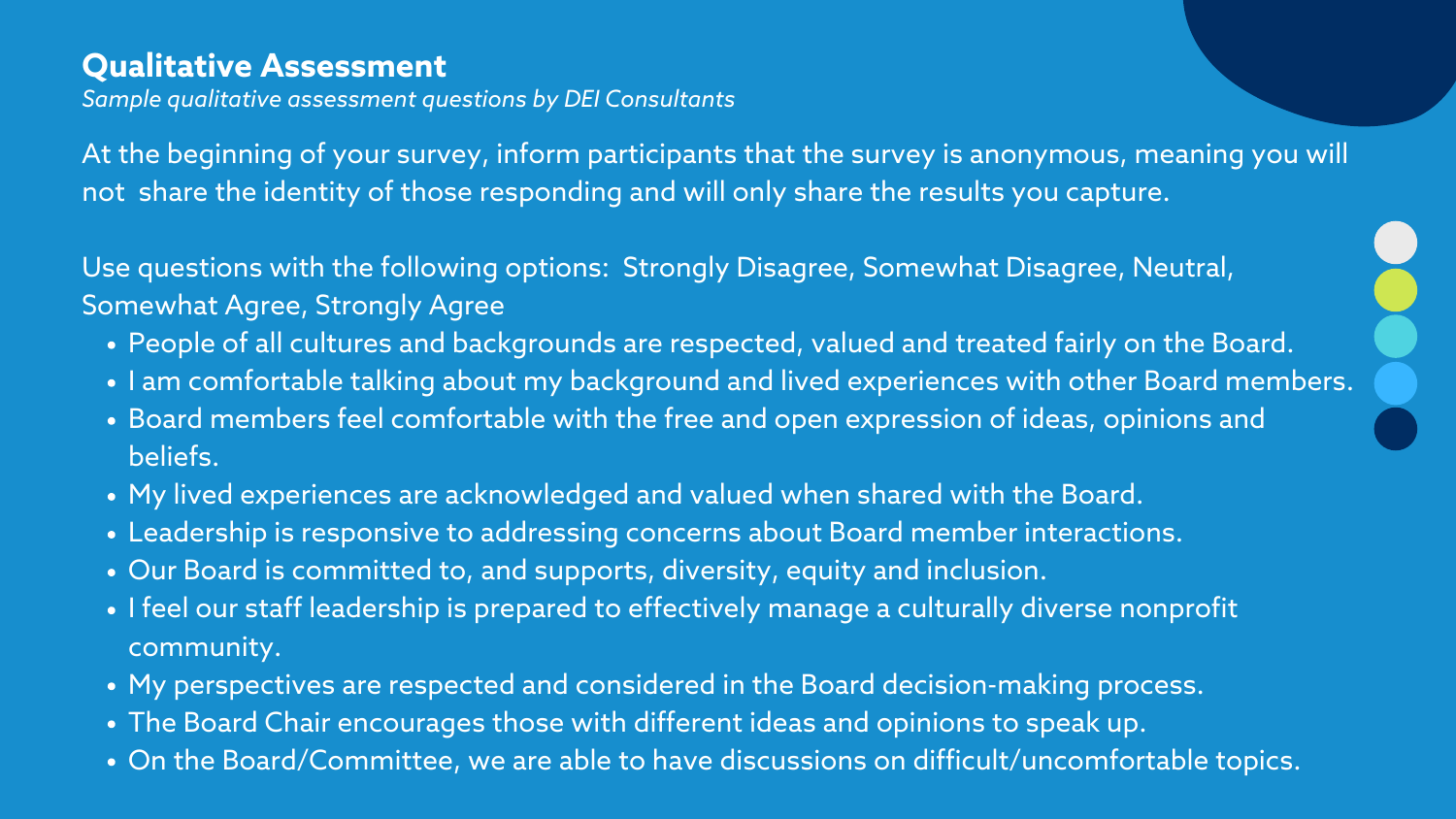- We listen and we are present as fully as possible. Suspend the temptation to rehearse what you will say and listen to the speaker. Put your cell phone aside. Resist the urge to text and respond to emails while in a board meeting.
- We speak our truth in ways that respect other people's truth: Our views of reality may be different. Refrain from interpreting, correcting or debating what others say. Speak using "I" statements.
- We identify our assumptions. By identifying our assumptions, we can set them aside and open our viewpoints to greater possibilities. Taking this a step further, we practice claiming our assumptions aloud thus opening the conversation to respectful dialogue.
- We suspend our judgments. By creating a space between judgments and reactions, we can listen to the other and to ourselves more fully and thus our perspectives, decisions and actions are more informed.
- We ask honest, open questions instead of advising each other, we learn to listen deeply & ask questions.

Common ground rules can include:

### **Ground Rules**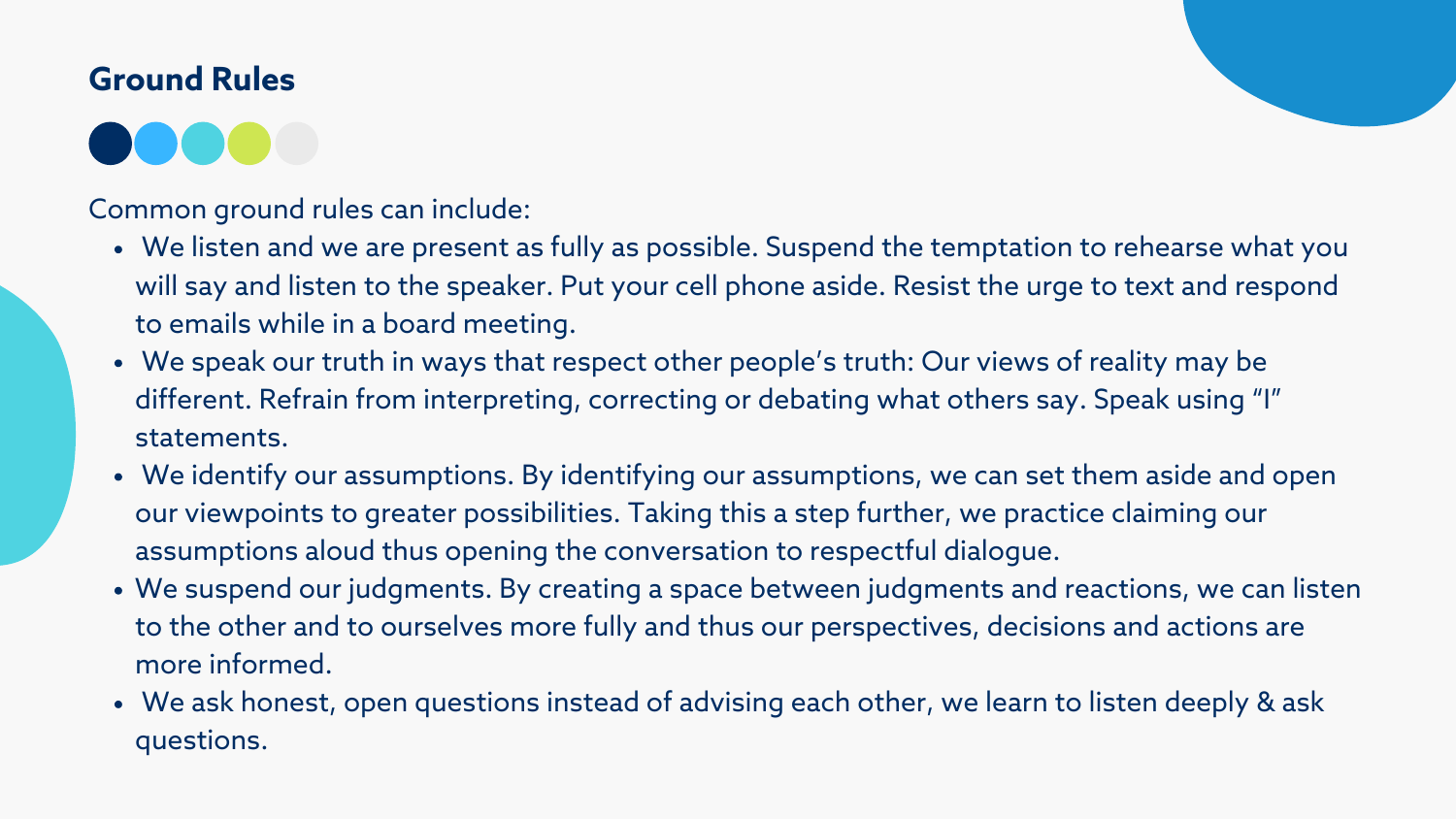- We turn to wonder when the going gets rough: If you feel judgmental, or defensive, ask yourself, "I wonder what brought her to this belief?" "I wonder what he's feeling right now?" "I wonder what my reaction teaches me about myself?"
- This is a discussion, not a debate. The purpose is not to win an argument, but to hear many points of view and explore many options and solutions.
- One person speaks at a time. Refrain from side conversations. Pay attention to the person speaking. If you think you will forget an idea that comes to mind, write it down. Do not interrupt the speaker. During virtual meetings use the icons to signify you would like a turn to speak.
- We seek to identify and appreciate the pros and cons of every option, not just those you prefer. Be willing to carefully and objectively examine all views in order to enrich your understanding of the issue using the lens of others.
- Seek first to understand, not to be understood. Ask questions to seek clarification when you don't understand the meaning of someone's comments.
- Honor privacy and confidentiality. What is said in the meetings, stays in the meetings. The minutes will reflect decisions made and actions taken, but will not "call out" anyone for their comments or perspectives. Information can and should be shared for transparency. But, the identity of speakers should not be revealed unless agreed upon on each individual basis.

Common ground rules can include:

### **Ground Rules**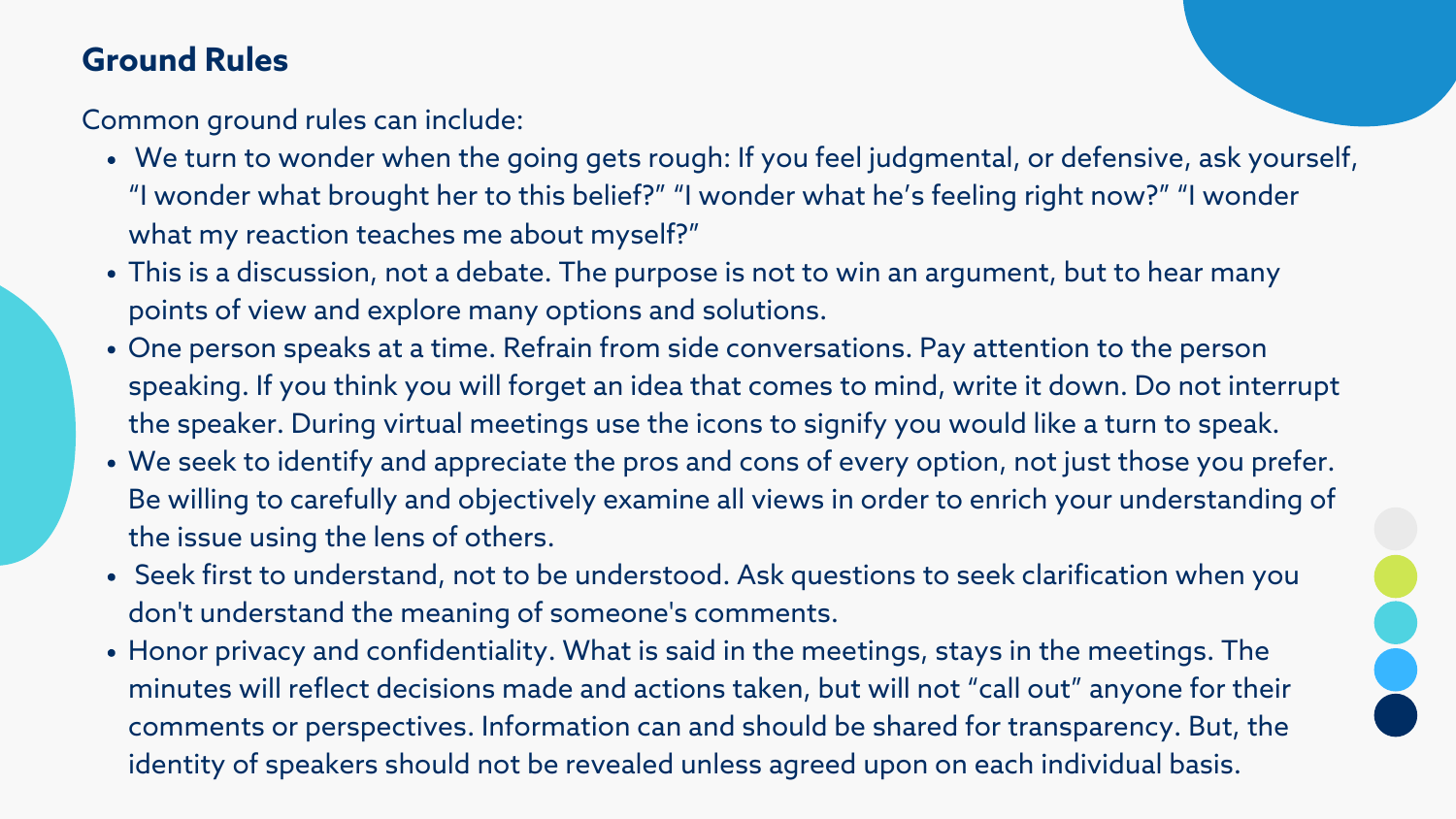- Lack of inclusive facilitation It is essential that the Board or committee chair be adept at ensuring all participants have equal opportunities to contribute their perspectives. This can sometimes be achieved by giving time limits for each input on a subject. No hogging the mic. The facilitator must make sure the participants adhere to the ground rules for open and disciplined dialogue. Go-arounds can ensure that everyone speaks up.
- Unconscious bias can subvert opinions presented Inequitable values placed on the voices of introverts, women, people of color or remote participants who sometimes struggle to be heard can derail inclusiveness.
- Fear and lack of trust in the authenticity of the empowerment space The groundwork has not been done to encourage relationship building among participants and ensuring that all feel their perspectives are welcomed and respected. It is very important to note that everyone's voice matters. Not everyone will see the value or relevance of DEI the same. The intent is to create a space together where each can listen, speak and learn respectfully.

Here are some common challenges to inclusive Board/committee meetings:

### **Challenges**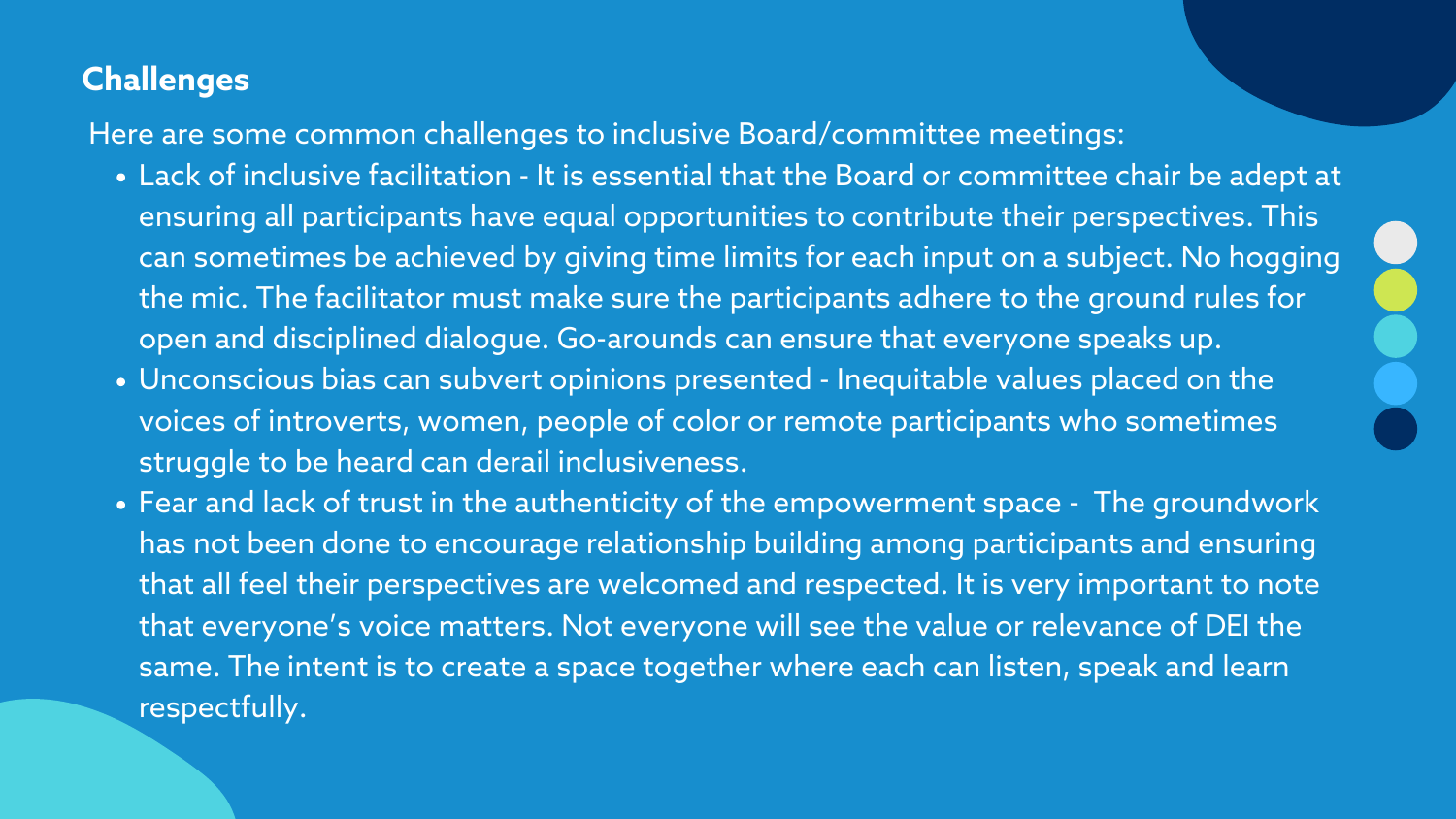- Someone feeling "harmed" in a conversation It is important to have agreements on how to deal with unintended consequences of someone feeling offended at a meeting. Healing must occur either during the meeting or at a specific future time. Mediation might be needed. We must own our outcomes and not just our intent.
- Lack of consideration for dietary needs of the Board It's important to consider the dietary needs of all Board members to ensure an inclusive, safe, and fair environment.
- Groupthink or when cohesiveness is viewed as more important than individual contribution or healthy dissent - Groupthink is detrimental to good decision-making. If the meeting appears to be headed in that direction, encourage constructive dissent. Present an opposite perspective as in "what if".



## $\bigcirc$

Here are some common challenges to inclusive Board/committee meetings:

#### **Challenges**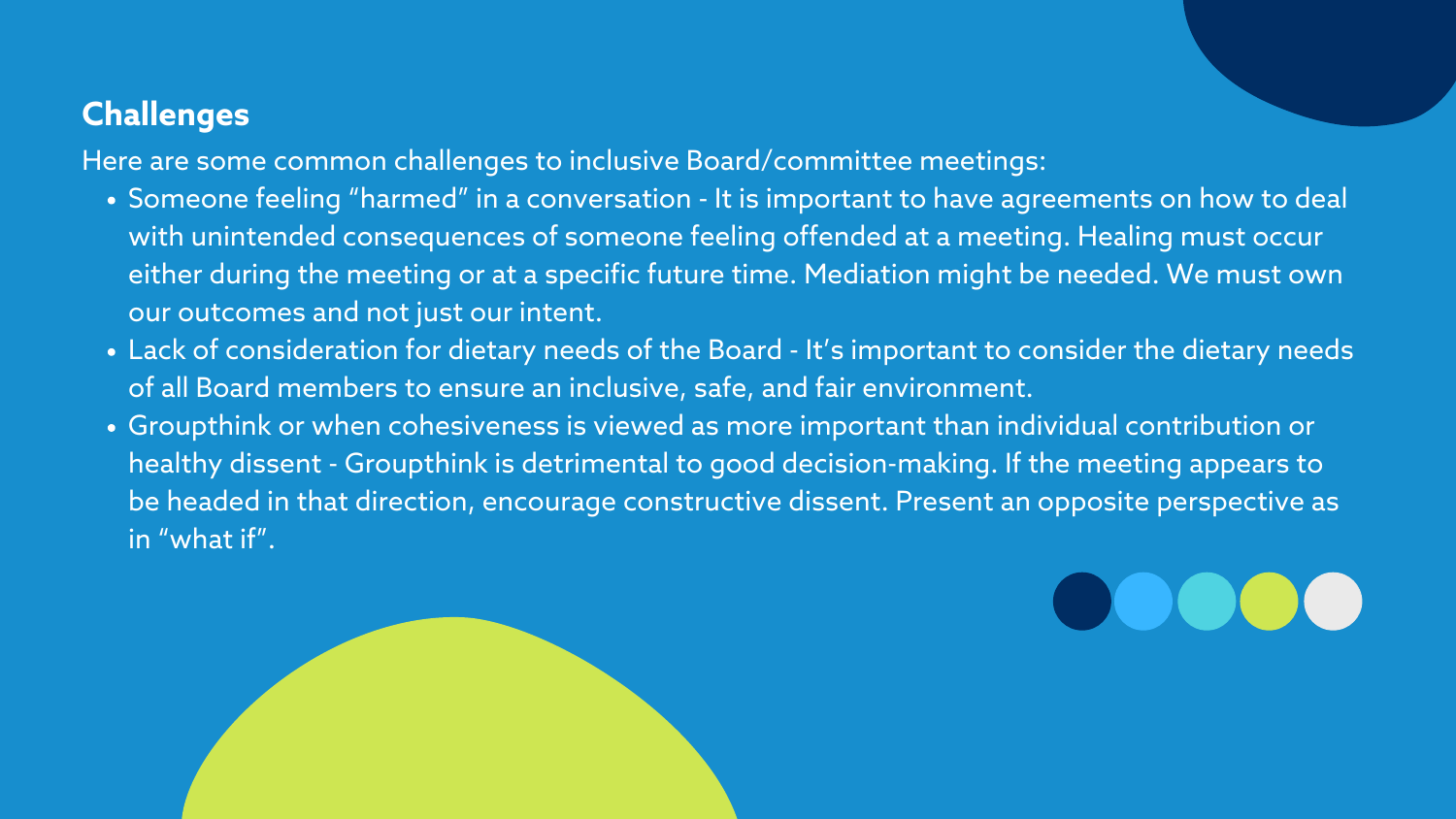Six key factors that can make or break a DEI Committee's ability to be impactful:

1) Membership: A DEIC must consist of equally-empowered members who represent the range of stakeholders in the organization. This helps engage a diverse range of identities, experiences & interests. Membership should be limited so it is not so large that it becomes unproductive. Also, there should be inclusion of or regular consultation with someone with tailored DEI expertise.

2) Transparency: The DEI Committee must operate with complete internal and external transparency. Transparency is crucial for any effort combating racism, sexism, & other forms of marginalization or unintended exclusion. Transparency also affirms that the Committee is accountable to the rest of the organization and prevents the committee from stagnating. On occasion, sensitive issues might arise that require committee attention. For example, if a complaint has surfaced regarding harassing behavior by an employee or leader, the committee should anonymize or omit specific details as needed in any reporting or minutes that might be shared more widely. In these cases, confidentiality must be observed. DEICs should share their meeting minutes, regular progress reports and get organization-wide input.

#### **DEI Committee Best Practices**

*DEI Committee Best Practices by Rise MIT*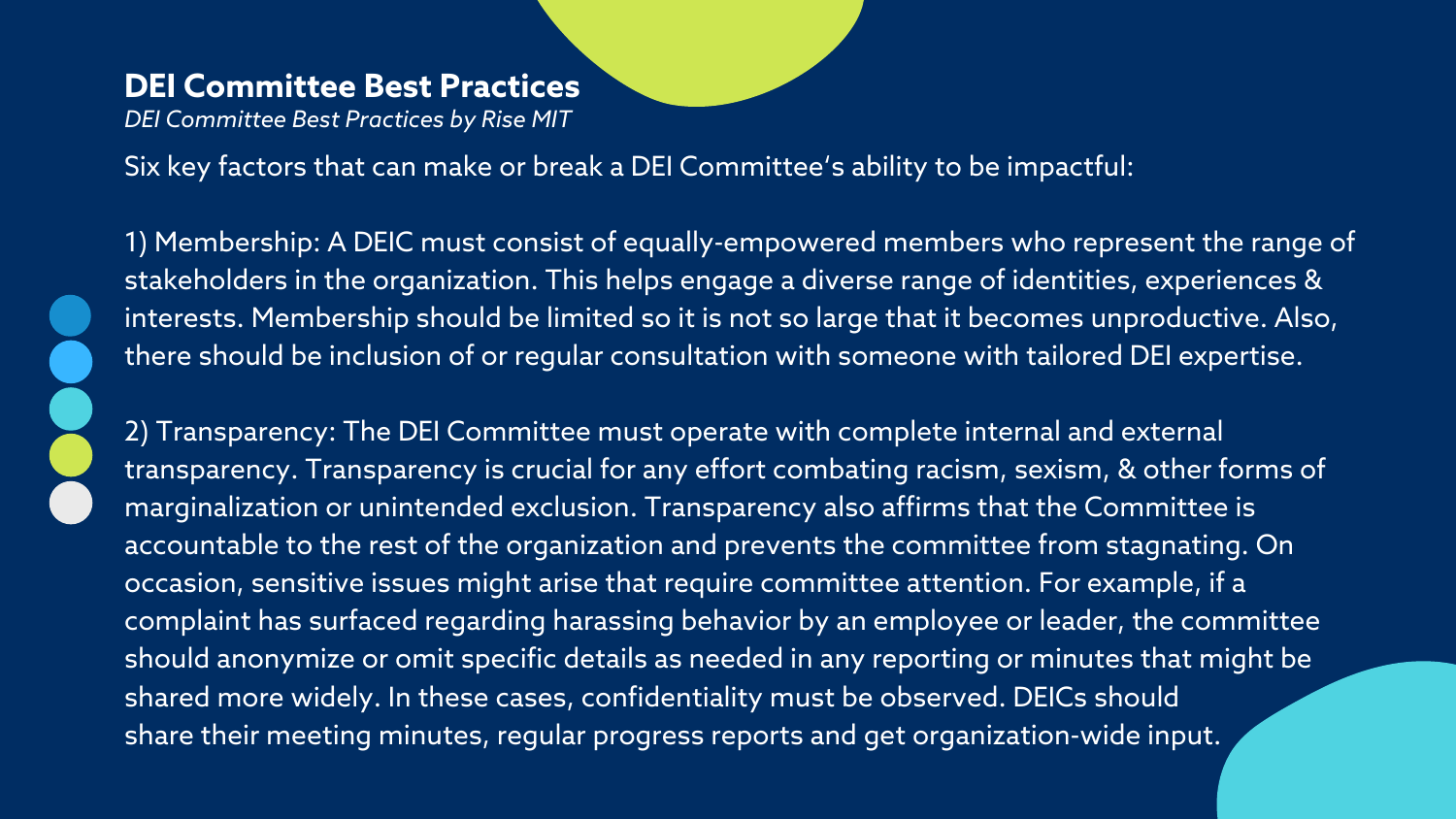Six key factors that can make or break a DEI Committee's ability to be impactful:

3) Accountability is [defined](https://www.merriam-webster.com/dictionary/accountability) as "an obligation or willingness to accept responsibility or to account for one's actions." The committee must be able and willing to address root problems with targeted responses, not just surface issues with band-aid solutions. It must be sufficiently empowered to implement their initiatives meaningfully and successfully, and must be continually backed with the necessary resources to execute them with the promised rigor and speed.

4) Priorities: A DEIC must set priorities that are explicitly and narrowly scoped. Without a proper definition of committee objectives and priorities, DEICs can become derailed. Diversity encompasses an array of experiences and concepts. A DEIC must consider where the organization is along the DEI journey in order to determine what action steps it should promote. For example, if all Board members don't accept the positive impact of DEI on the organization, trying to have conversations regarding new member recruitment of diverse representatives is premature. As one DEIC put it, not having focus caused the committee to "grab at all the shiny objects" of DEI possibilities without building a foundation to start their journey.

#### **DEI Committee Best Practices**

*DEI Committee Best Practices by Rise MIT*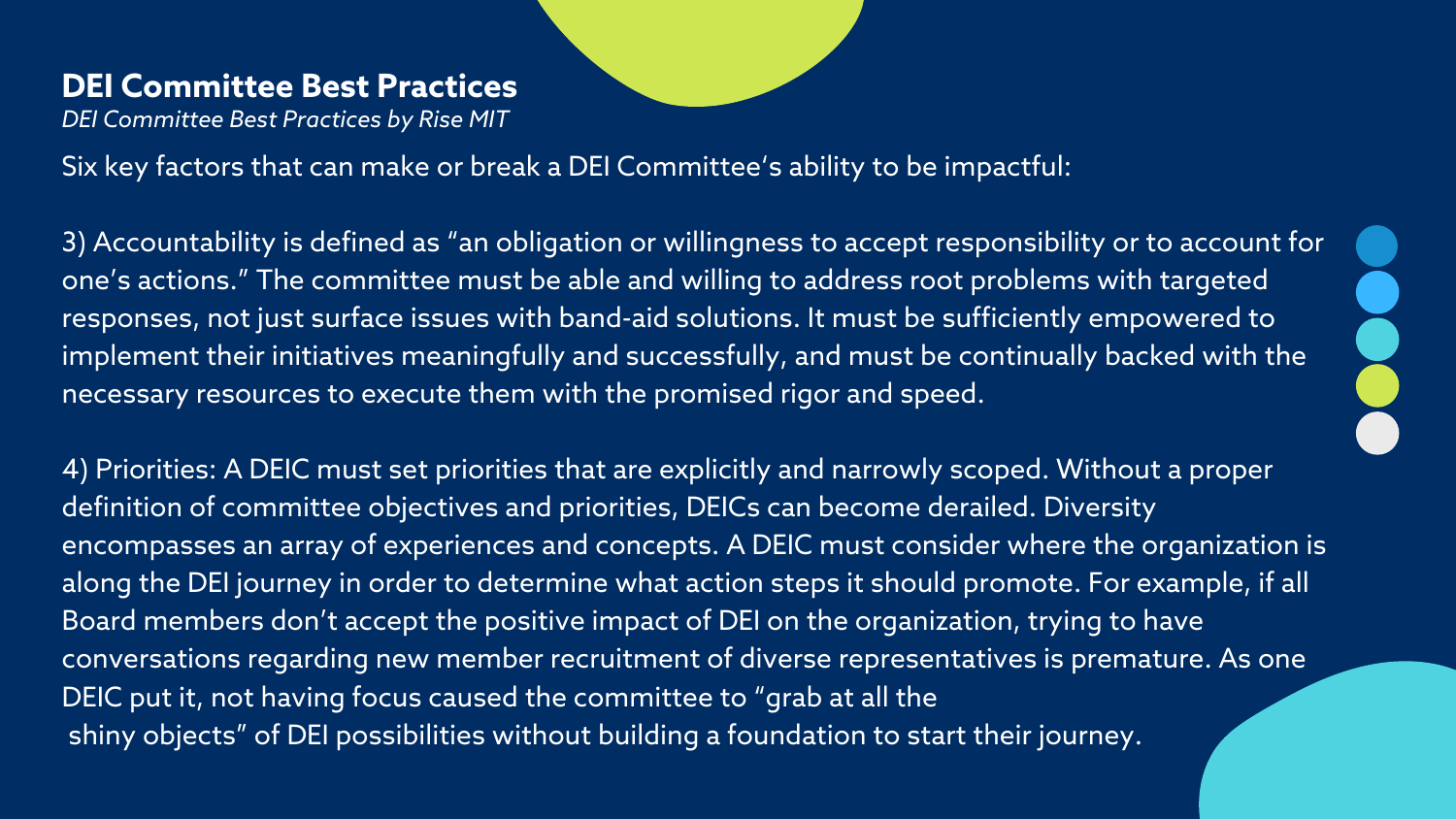Six key factors that can make or break a DEI Committee's ability to be impactful:



5) Timeline: Once priorities are set, the DEIC must commence with discussion, planning, and execution of change in a timely manner. A well thought out and action-oriented timeline is crucial to maintaining buy-in from the larger organization. Act deliberately and with a sense of urgency.

6) Consideration of existing work, recommendations, and expertise: One crucial way to decrease the timeline for change is to build off of existing initiatives and recommendations. It is important to note that when outlining its priorities, a DEIC does not have to (and should not) start from scratch. It should review existing policies, procedures and inclusive practices to determine what the organization has undertaken that embraces differences. It can also assess where the Board and organization is situated in the DEI journey using the assessment tools from Module 2. Based on the results of such assessments, the DEIC is well-informed to recommend action steps that benefit the organization.

### **DEI Committee Best Practices**

*DEI Committee Best Practices by Rise MIT*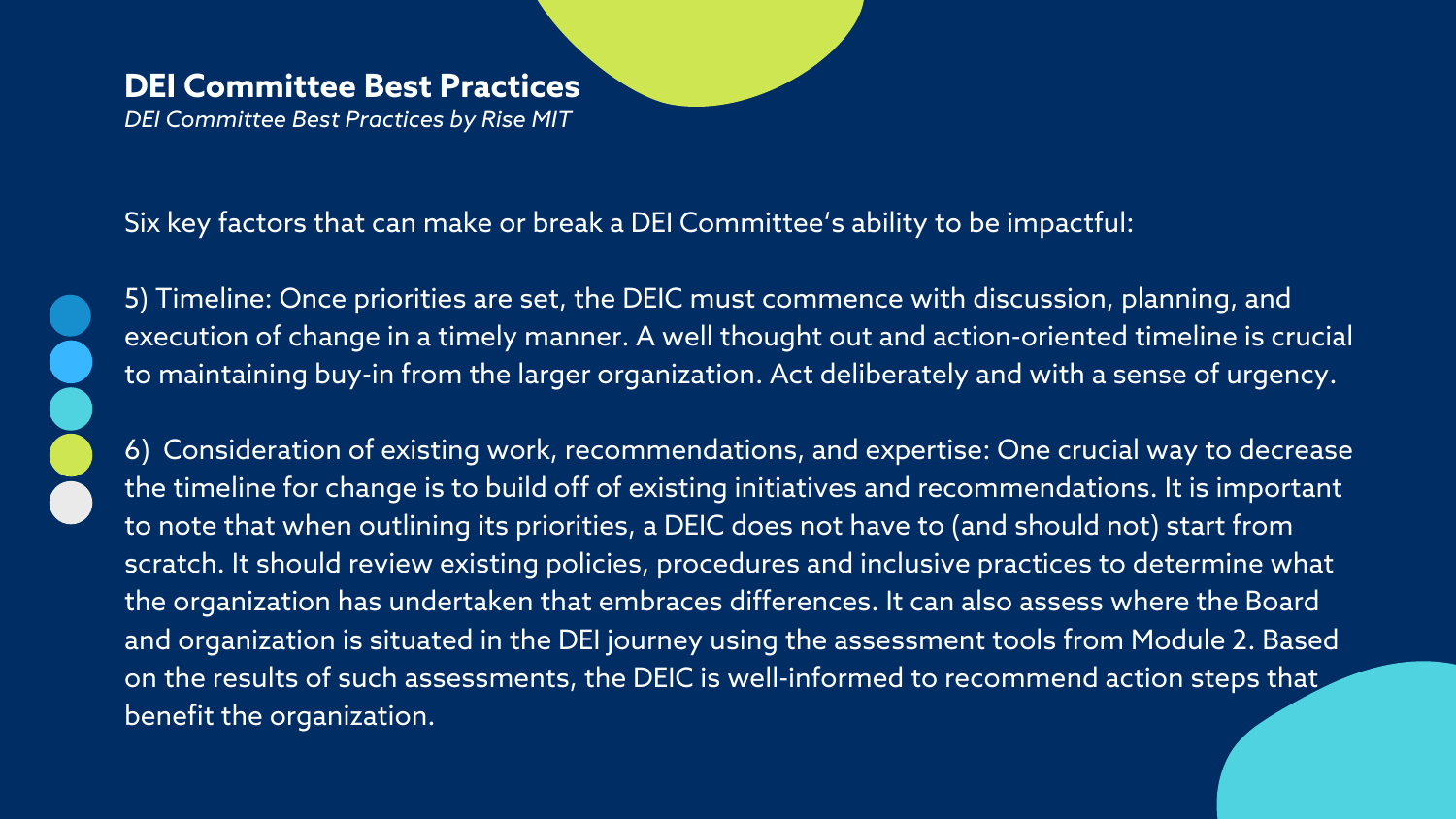

### Key Practices

- Small group guidelines and norms for inclusive dialogues
- Implicit bias
- Working vocabulary for advancing diversity, equity and inclusion
- Identifying and effectively addressing microaggressions
- Cultural humility
- Intersectionality who we are and how our identities intersect

Key practice #6:

Once this commitment is incorporated into your nonprofit, all stakeholders will need facilitated engagements and educational opportunities to experience how to incorporate DEI best practices into their daily habits. In service of establishing and nurturing a culture of inclusion, training of Board members, staff and other stakeholders should include such topics as: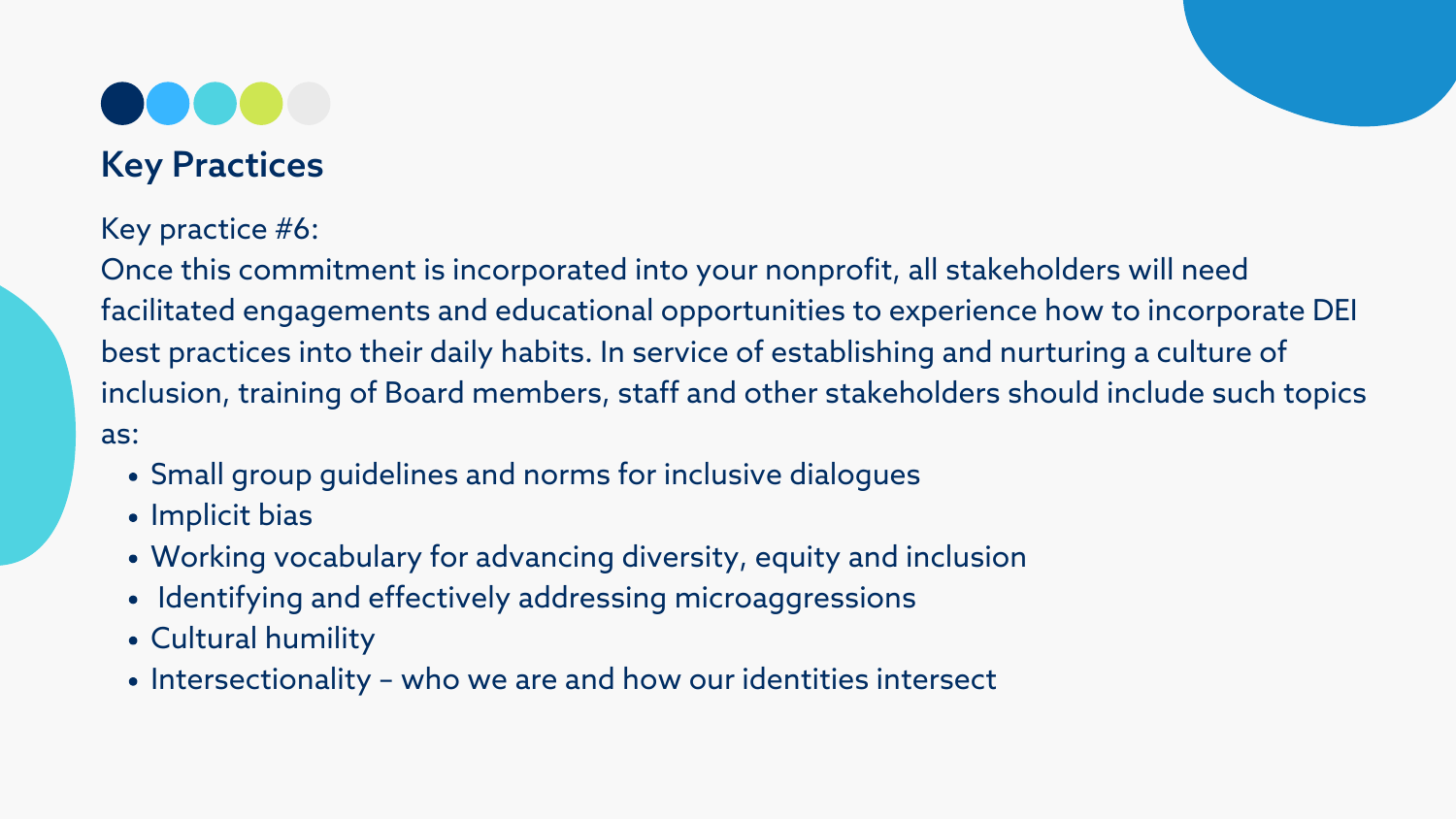DEI efforts should not be siloed, but should engage the whole organization and system. If you choose to pilot a particular area or department, due to resource limitations or experimenting with program design, it is important to be transparent about your rationale, objectives, process and timeliness of moving beyond the pilot project. Stakeholders will want to know that this commitment is not window dressing, but a concerted plan to advance inclusive communities throughout your organization.





### Key Practices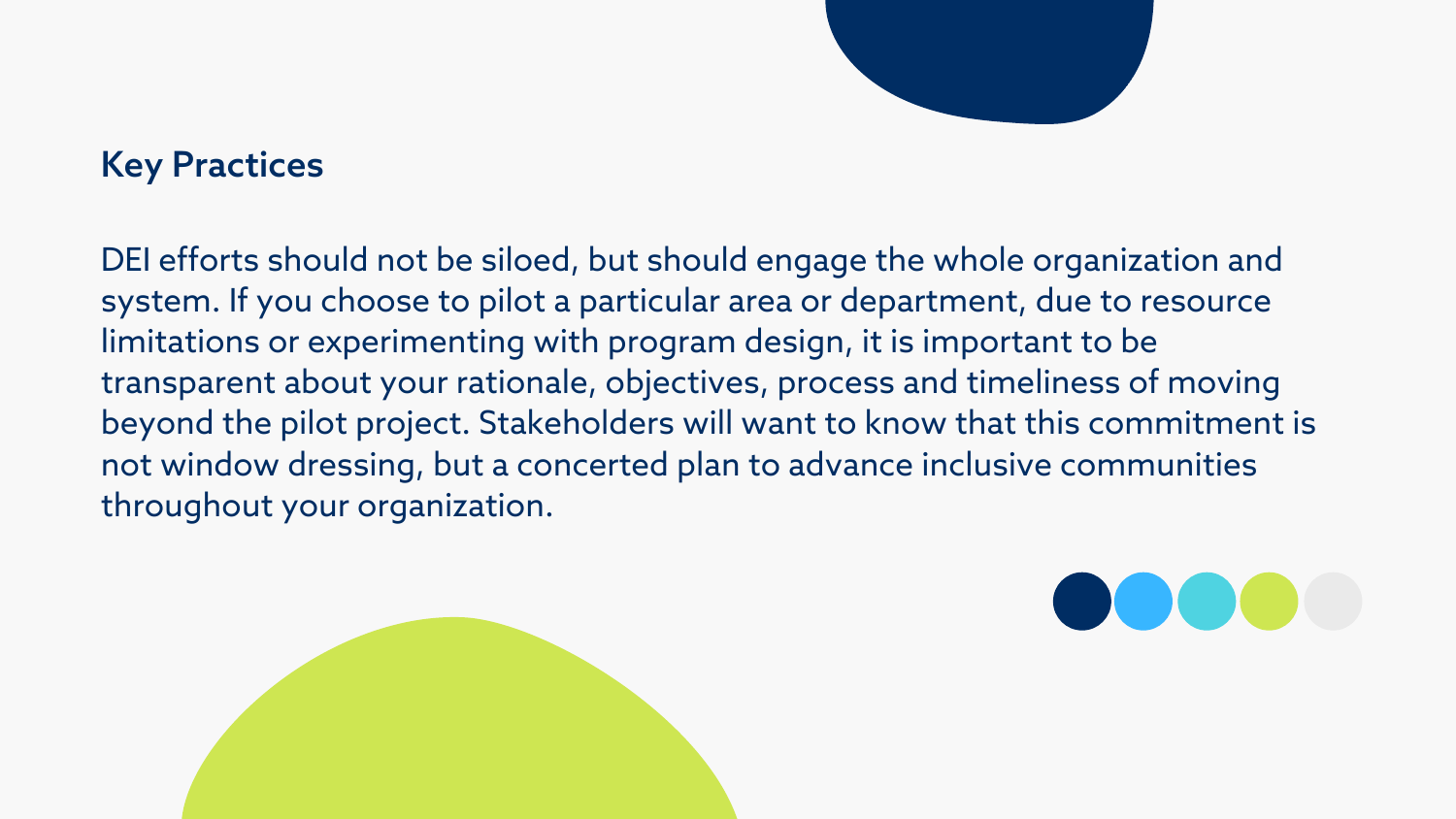- Nonprofit's statement of mission, vision, and values
- DEI statements
- Board member job description and expectations
- Board member agreements
- Board roster and list of committees, their charters, and who serves on them
- Bios of current board members and key staff
- Calendar of meetings for the year ahead
- Bylaws and certificate of incorporation

Many orientations try to cover more material than is possible to absorb in one meeting. Many nonprofit boards divide onboarding into two sections. The first section includes information regarding Board members roles and responsibilities. The second orientation covers legal and fiscal responsibilities of the Board.



Key components of orienting new Board members regarding roles and responsibilities while also providing for inclusive practices can include:

#### **Board Member Orientation**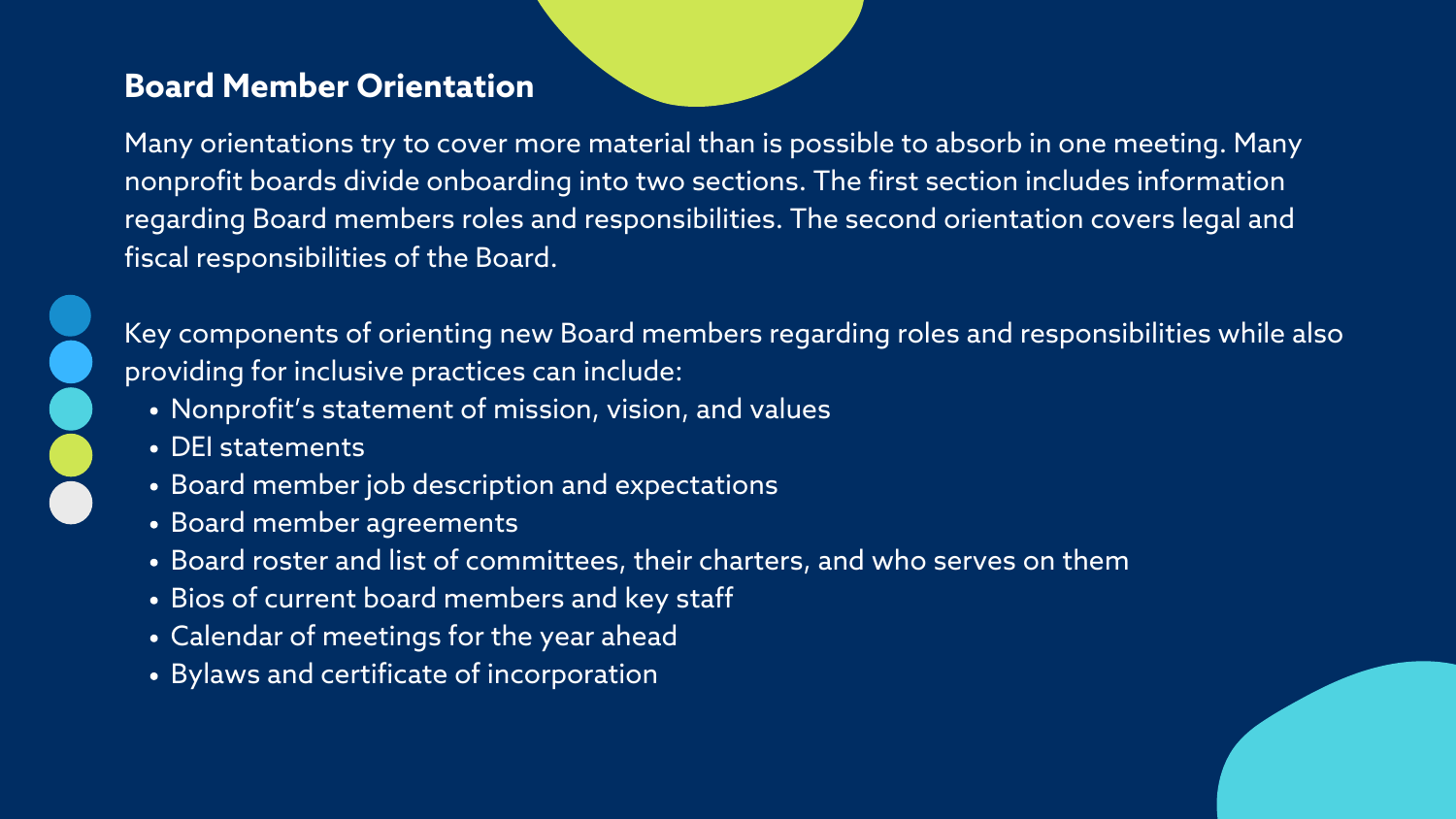Documents that are more representative of governance functioning can be distributed to be reviewed at a second orientation, at the first board meeting with new members, or through the mentor program.

- Policies (or board resolutions) relating to the board's role to review the [CEO/executive](https://www.councilofnonprofits.org/tools-resources/executive-compensation) director's compensation
- Annual report or other document that lists the donors/grantmakers that support the nonprofit
- Recent financial reports and audited financials
- Whistleblower policy
- Conflict of interest policy and questionnaire
- . Board travel [reimbursement](https://www.councilofnonprofits.org/sites/default/files/documents/SAMPLE%20TRAVEL%20REIMBURSEMENT%20POLICY.docx) policy and form to use to request reimbursement





### **Board Member Orientation**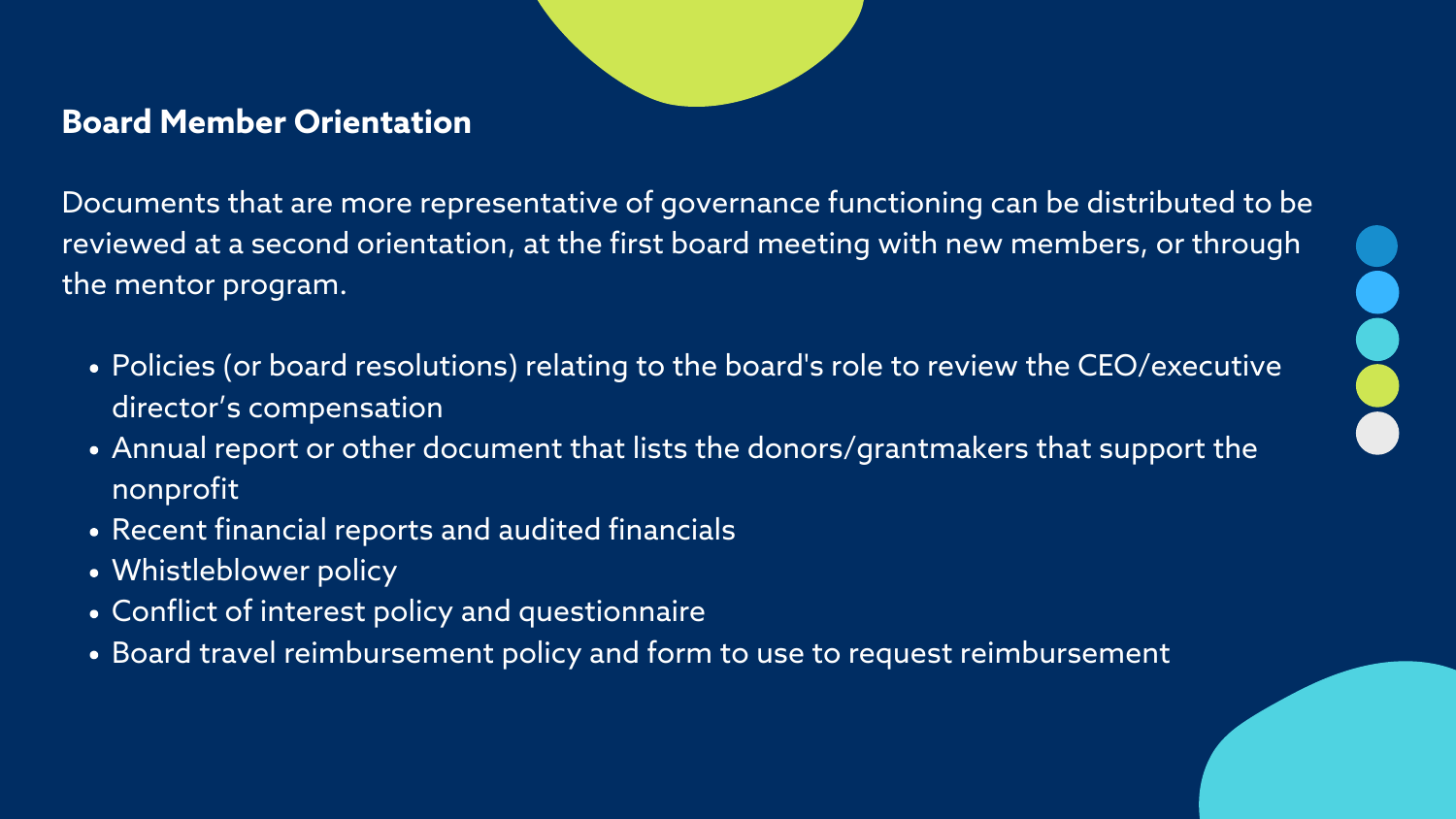There are 4 levels where equity comes into play: personal, interpersonal, institutional, and structural/systemic.

1) On the personal level, it should be the aspiration of your organization to provide educational opportunities to all stakeholders in order to promote the equitable treatment of all regardless of race, gender, age, ability, etc.

2) On the interpersonal level Boards and leadership of nonprofits should foster relationships between stakeholders that embrace these differences. Educational opportunities might include training on unconscious/implicit bias and microaggressions. Engaging stakeholders with exercises that help them identify their various identities and reflect on how those identities affect how they move through relationships and life is also helpful. (See Social Identity wheel). Having Board members and staff learn skills on how to have challenging, sometimes uncomfortable, conversations across differences is also essential.

#### **Equity**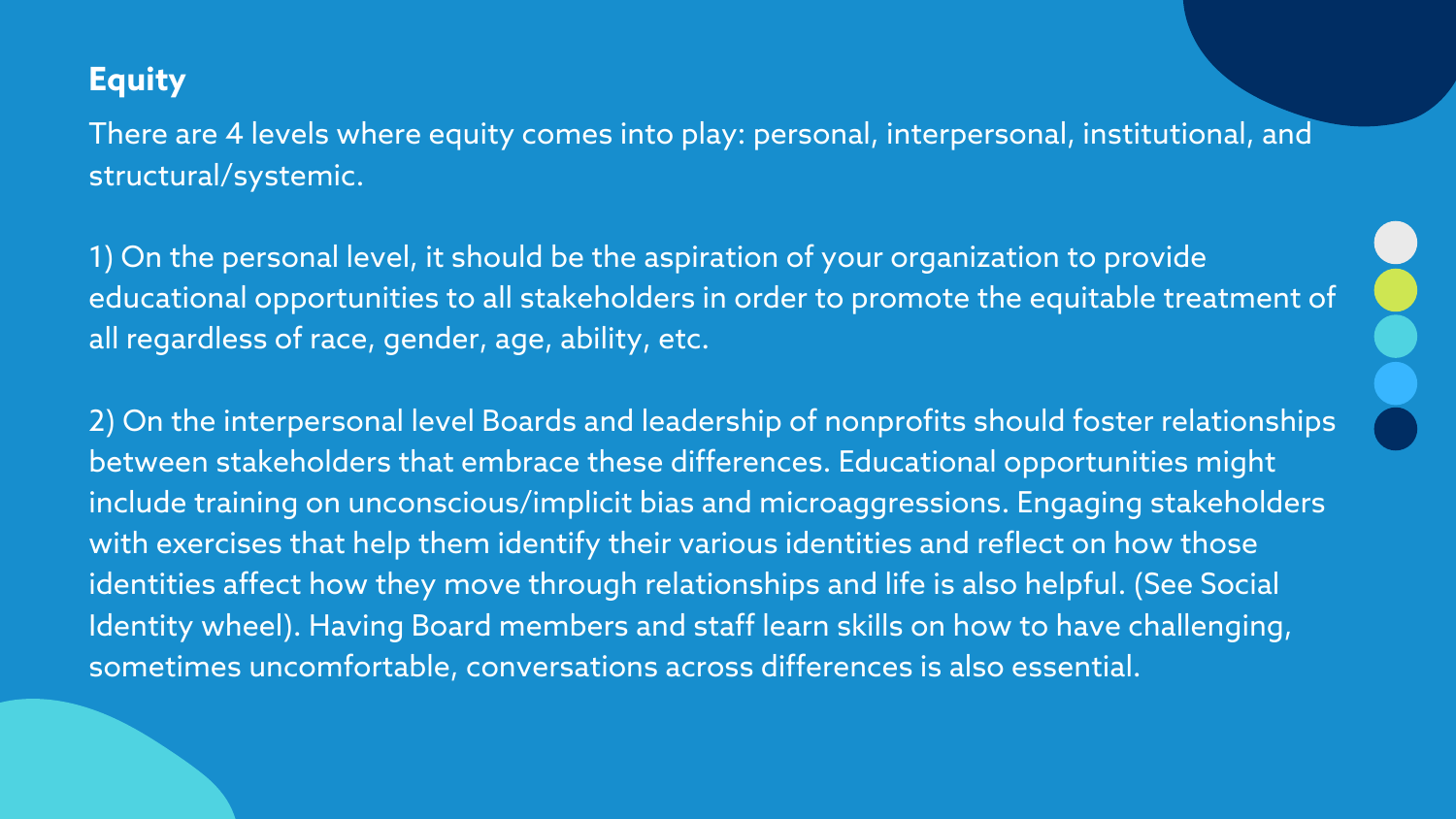3) On the Institutional level, it is imperative for Boards and leadership to identify, analyze and rectify any unfair policies and practices within the nonprofit. Evaluation of inequitable opportunities for all stakeholders is also a best practice to eliminate the possibility of your institution reinforcing inequities. An example of this would be food banks that offer drive through food pickup. Potential recipients without cars would have difficulties arranging to pick up food supplies. For more equitable food distribution, such a nonprofit should consider other methods of delivering food.

4) Structural/systemic inequities involve institutional and public policies that work across communities to provide some social identities with advantages while disadvantaging other groups. Nonprofits must acknowledge how these structural inequities affect those within their service delivery communities, especially with regards to the limited opportunities of some groups being able to access resources to better their lives.



### **Equity**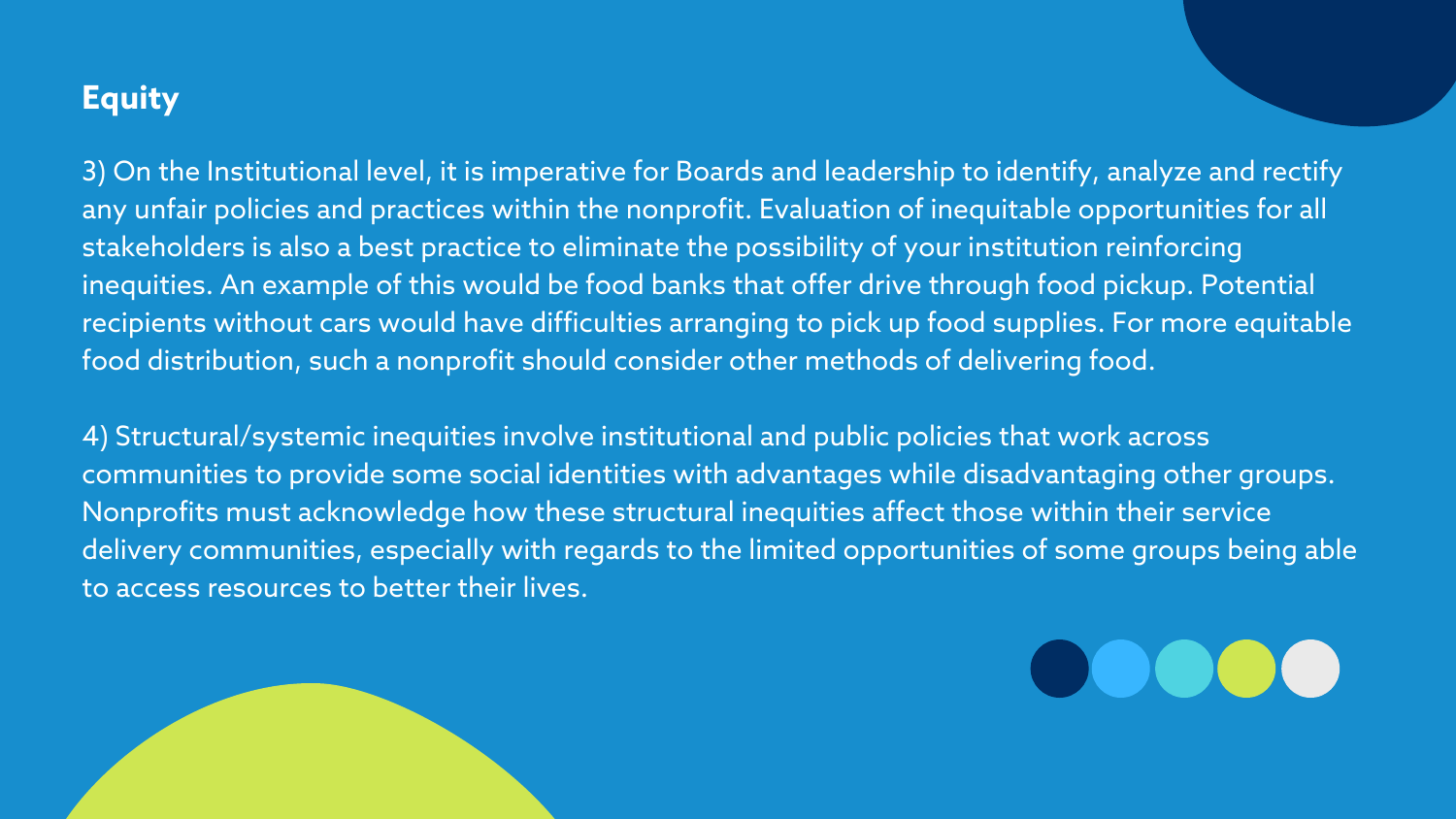### "We have to acknowledge the cultural advantages of different identity groups. " Doyin Richards, TeDX presenter and antiracism author and activist

Cathy Holt, DEI Consultants, Adjunct Professor Women and Gender Studies, Texas Christian **University** 





### "Don't tell me what you think I need, let me tell you what I need. "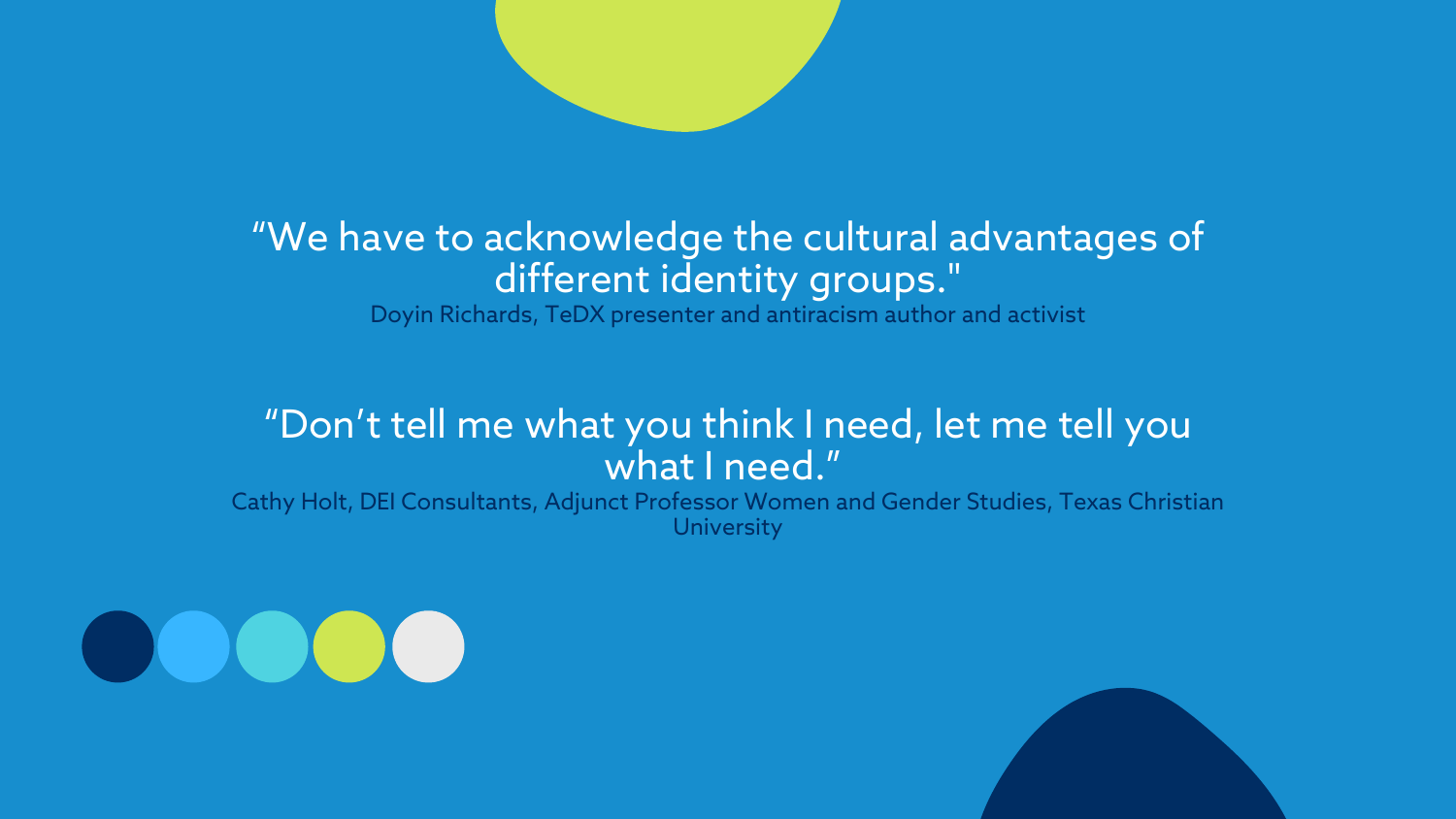Boards and organizations may consider adopting the use of pronouns when addressing members and service recipients. Allowing each person to identify the pronouns they prefer affirms their gender identity, shows respect for themselves, and fosters inclusion. Common pronouns include:

- first person singular I, me
- first person plural we, us
- second person singular or plural you
- third person singular she/her, he/him, they/them
- third person plural (they/them)

For grammarians, using they/them as a singular pronoun can take some time to feel comfortable. As the adage goes, "practice makes perfect". If needed, Board and staff should incorporate pronoun training into their educational curriculum.



#### **Gender Identity**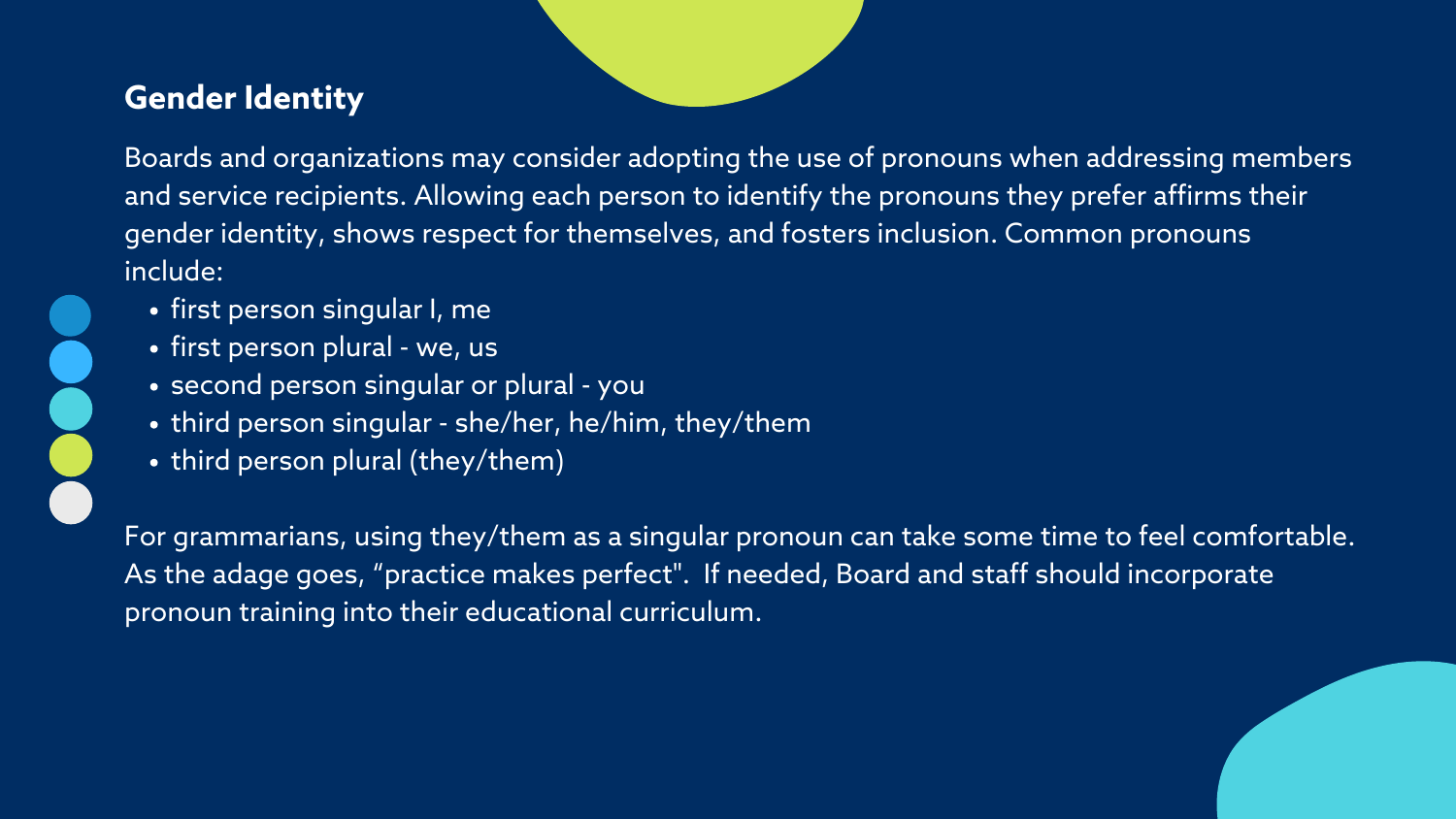As a practice, Boards and nonprofits can make it the norm to ask someone for their pronouns and include them in any identifiers such as nameplates at meetings, on staff nametags, or in any client intake documents. Also, "they" is now recognized as singular in most grammar style guides such as AP Stylebook, etc. Using appropriate pronouns can also makes someone feel comfortable and respected.

The Board and leadership should also review documents for gender neutral language and references. Rather than "manning a booth" how about "staffing a booth"? Rather than striving to provide maternity leave within your organization, the newer norm is to provide family leave to accommodate all parents. Acknowledging and welcoming nonbinary genders and using a gender lens increases inclusion and promotes equity within your nonprofit.



#### **Gender Identity**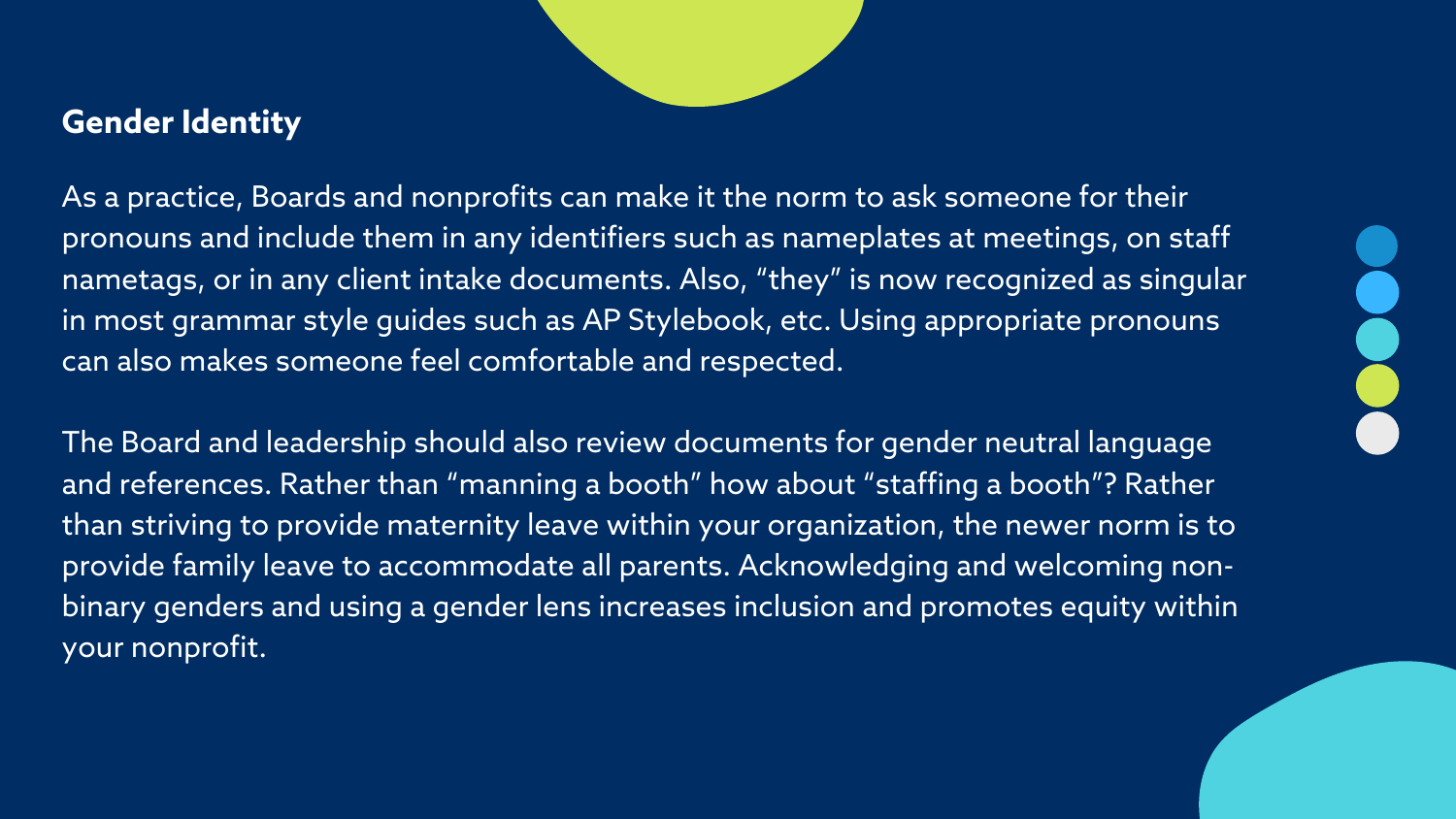A Board responsibility is to use a racial equity lens to recognize the connection between race, mission, vision and values as it impacts relationships, workplace and service delivery. Leadership should also focus on Board and staff knowledge about biases and racism and the impact on the organization. Having policies that educate Board and staff on biases and discrimination diminish the chances of individuals bringing those to the interpersonal spaces. Creating protected space for authentic and critical discussions between the majority and underrepresented members allows for these groups to learn from each other. It also lifts up the voices of those who might be hesitant to share a different perspective. Providing opportunities for cultural exchanges enriches relationship building and organizational functioning. Many organizations will rely on a facilitator skilled in leading these intentional dialogues to maximize outcomes. These conversations often focus on identifying shared values in order to reach a common understanding, while also celebrating differences.

### Racial Equity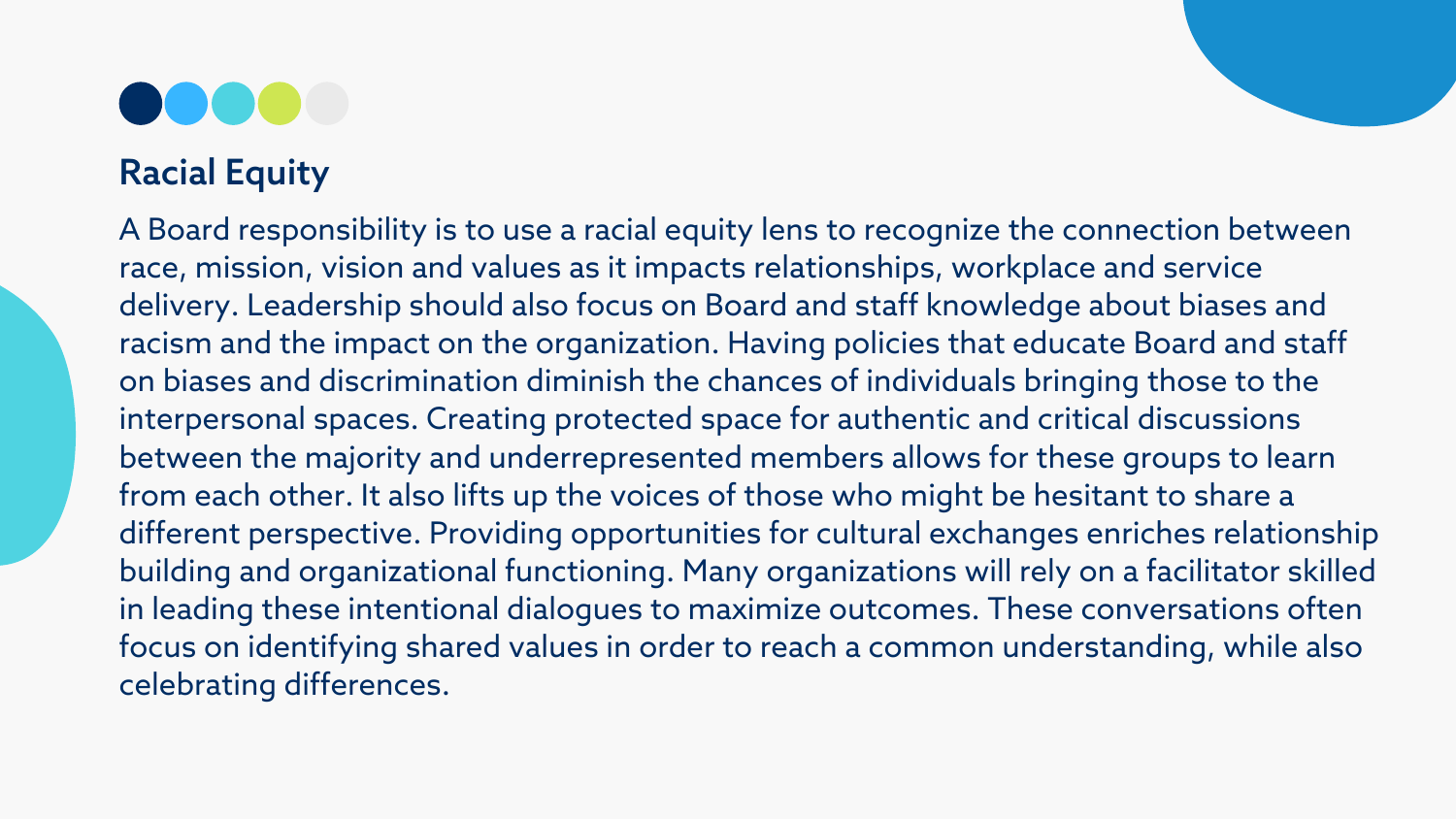Using a racial equity lens also means evaluating service programs based on structural impediments. For example, redlining (flagging communities of color as hazardous financial investment areas) has historically lowered property values in communities of color. These lower property values have resulted in public schools that are poorly resourced. Often these under-funded schools are technologically limited and are forced to hire less experienced teachers. A nonprofit that provides after school services will have to understand the systemic issues that are affecting these clients. This structural inequity will impact services needed in these communitie



### Racial Equity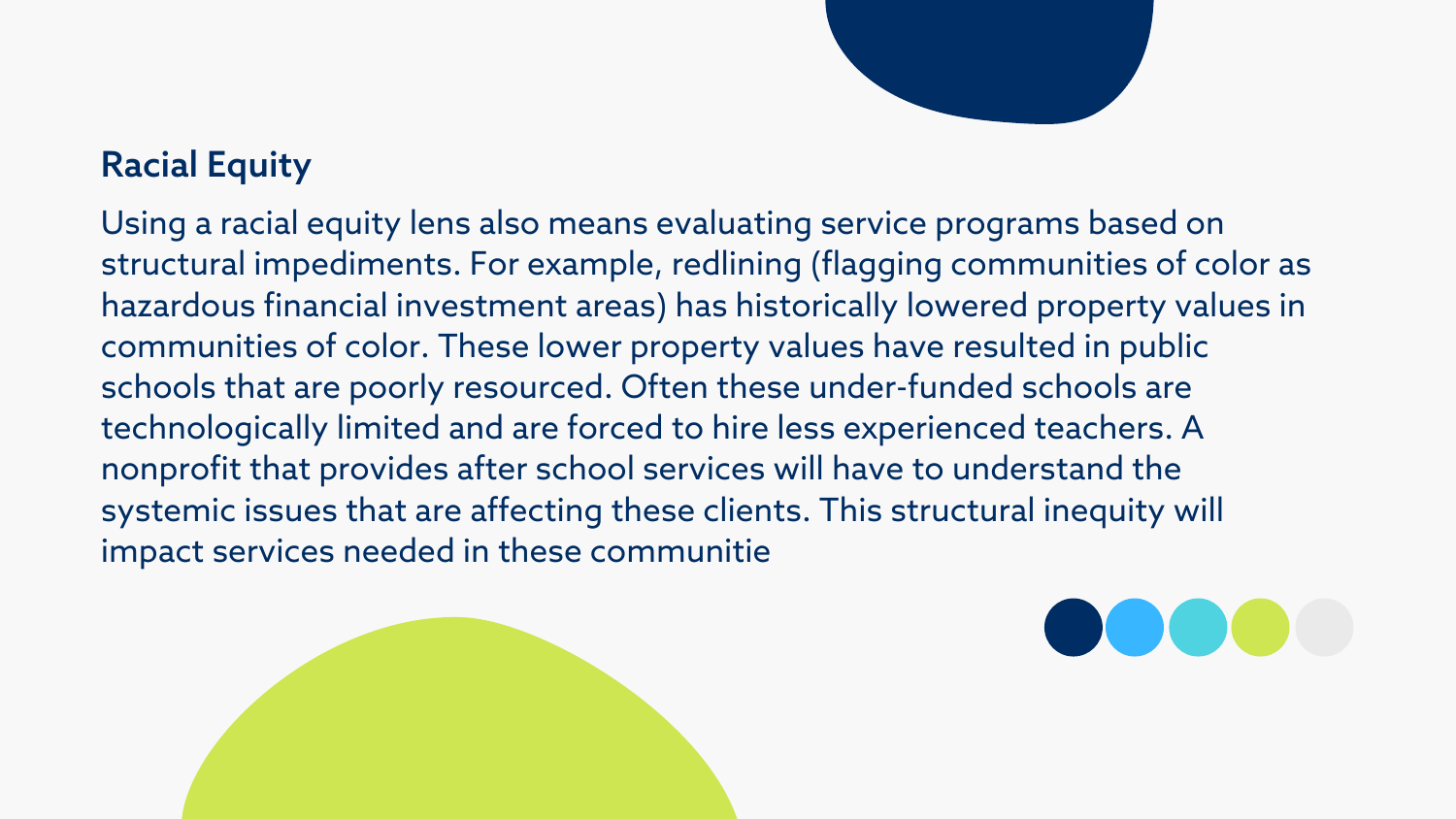Classism is the act of assigning value or ability to a person based on their socioeconomic class or economic status. Like with other isms, stereotypes and assumptions create a hierarchy of status based on income levels. Classist bias can include individual attitudes and behaviors, and/or systems of policies and practices that benefit those of the upper class at the expense of the lower class.

These attitudes can play out on nonprofit Boards when more power and voice is given to those who can provide financial resources to a non-profit. Defining the value of someone's participation or input on their socioeconomic status perpetrates the mythical norm that those with money have more to offer than those without. However, Board member value should be based on skills and connections someone has to offer. Equating value with money is limiting to an organization.

Class bias also impacts attitudes about clients and potential partners. Assuming someone needs your nonprofit services because their poverty is a result of lower educational levels could influence programs initiatives and expected outcomes.

#### **Class, Ability, Age**

#### **CLASSISM**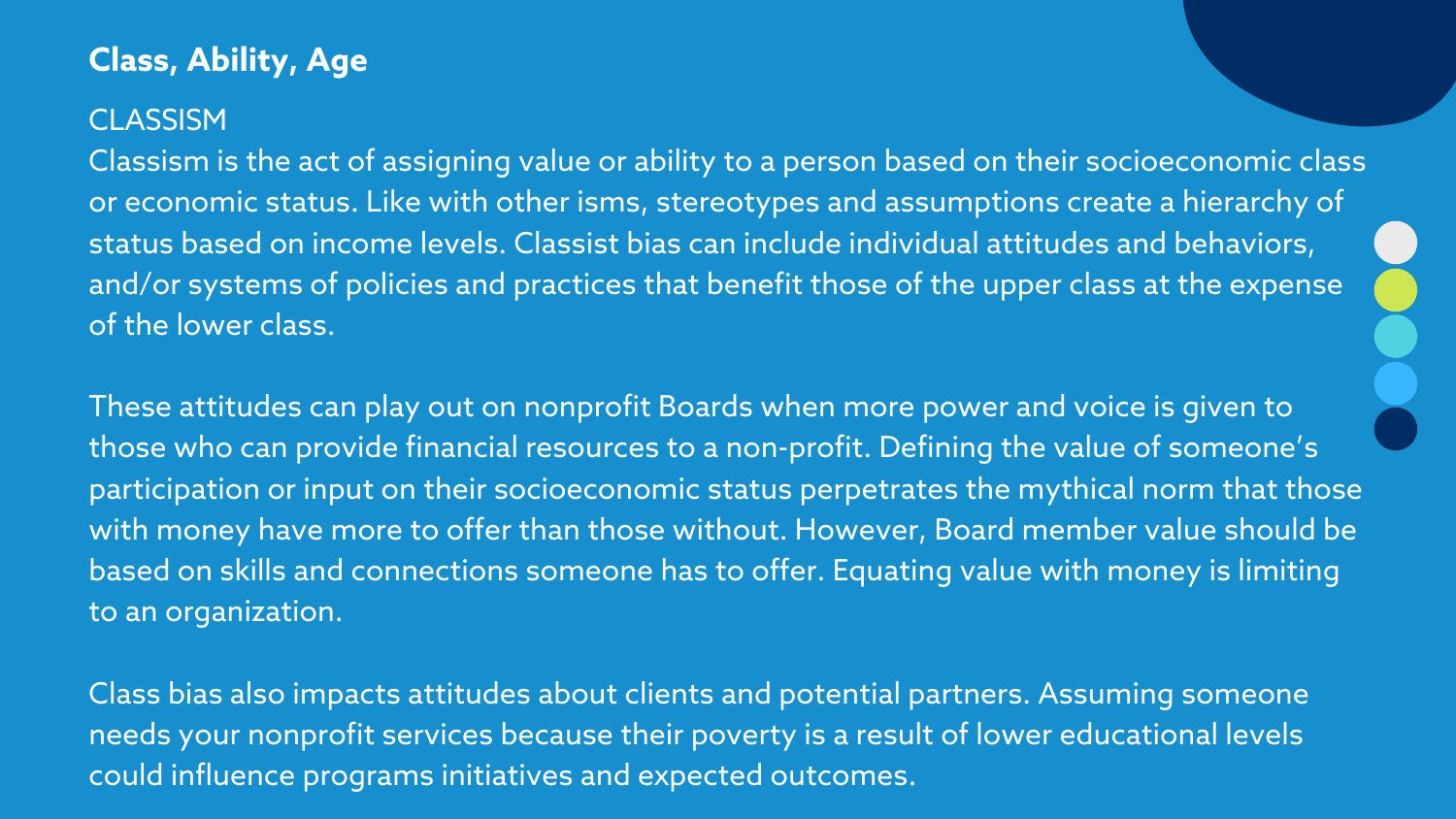#### DIFFERENTLY ABLED

The UN Convention on Rights of Persons with Disabilities defines differently abled individuals as "people who have longterm physical, mental, intellectual or sensory impairments which in interaction with various barriers may hinder their full and effective participation in society on an equal basis with others."

Although about 1 in 4 American adults have some sort of disability, their issues are often the least addressed. In lumping all people with disabilities into one category we are negating the variety of challenges they face on a daily basis. Addressing accessibility issues goes beyond mobility, but should also consider other accommodations to promote full participation of differently abled people. Such accommodations might include using video captions for digital meetings or presentations for hearing impaired, or providing documents in large print for sight impaired.

Statistically, Boards of human service agencies are more likely to have people with disabilities as members. However, board opportunities are not as likely in community organizations that are not disability specific. Once again, unconscious bias is often at play in creating barriers for differently abled people to serve on Boards. Incorporating ability into DEI policies for Board member recruitment and staffing is shown to increase the inclusion of differently abled people.

Their perspectives on navigating the challenges of everyday life add value to any nonprofit organization. Disabled people often face barriers which complicate their activities of daily living. They have to creatively problem-solve to find other ways to get around, through, or over those barriers. They also have to be determined and persistent in dealing with their challenges to get through activities most abled people don't think twice about. These attributes combined with problemsolving skills are valuable assets to a Board or organization.



### **Class, Ability, Age**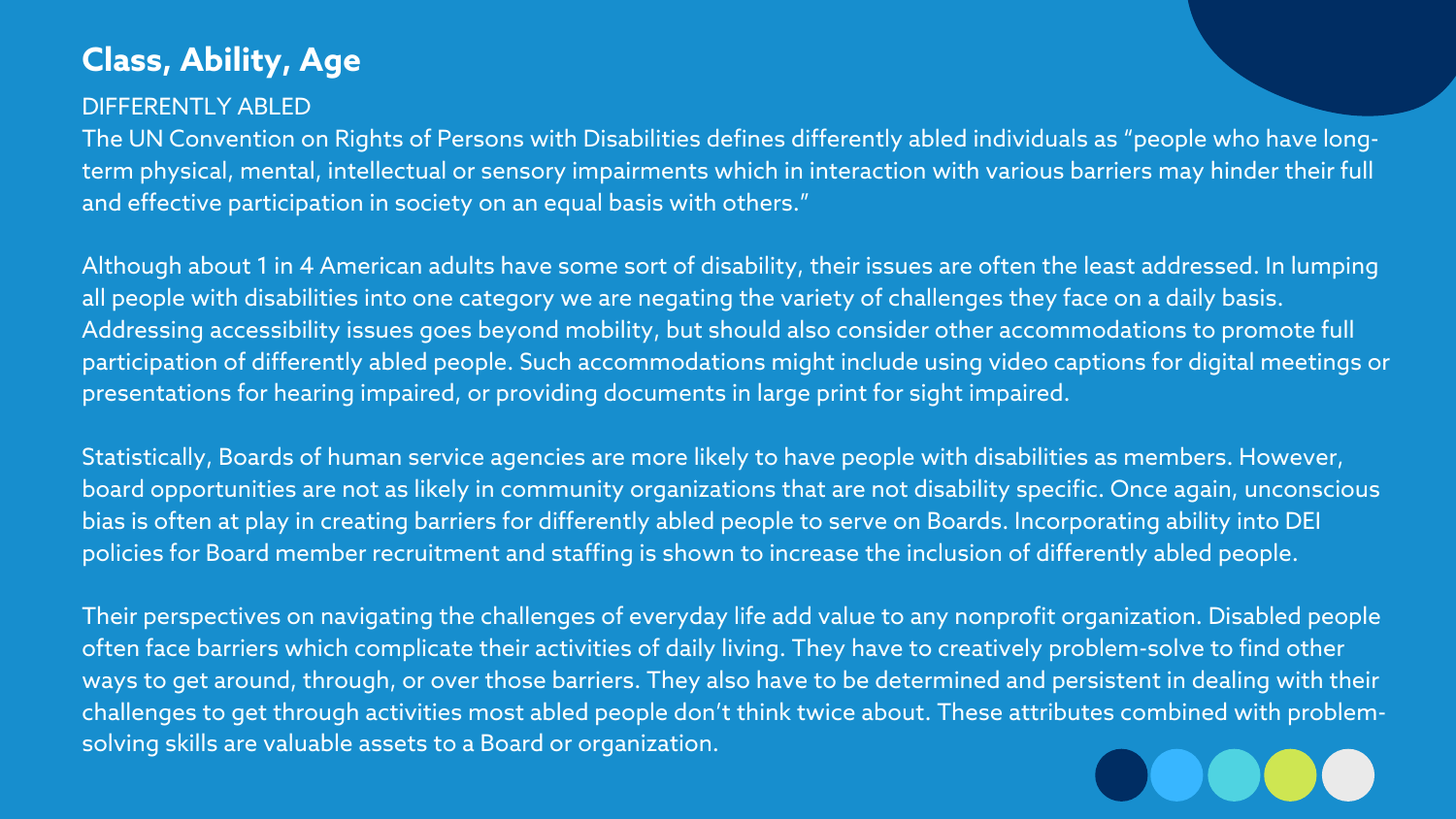Assumptions and stereotypes about different age workers abound in the media and workplaces. Judgements about your knowledge and value are often made based on age. Currently, there are 5 generations actively participating in our communities and workforce (see chart). As with other equity concepts, intergenerational equity means that all, regardless of age, should have equitable access to economic, social, cultural, and environmental resources to thrive. It also means that all age groups have lived experiences that will shape their perceptions of the world. Each generation sees the world differently based on their experiences and brings insights into what works for them.

Boards should seek to have multi-generations as members. Each brings a unique perspective based on their take on the world and the issues they face. For example, an organization that works with teen suicide prevention should have at least one teen representative on their Board to provide valuable insights into services needed.

However, interacting with people from other generations can create tension due to the lack of respect for someone from a different generation. To mitigate such strain, consider making teams or pairing people of different age groups and facilitate their learning from each other. Organizations should take time to support leadership and staff in understanding the advantages of working with intergenerations.

Age diversity, and the accompanying different ways of thinking, lead to more creativity and innovation. A common example would be the ability of younger people to navigate technology and social media to expand messaging capabilities of an organization.

# $\bigcirc$

### **Class, Ability, Age**

#### **AGEISM**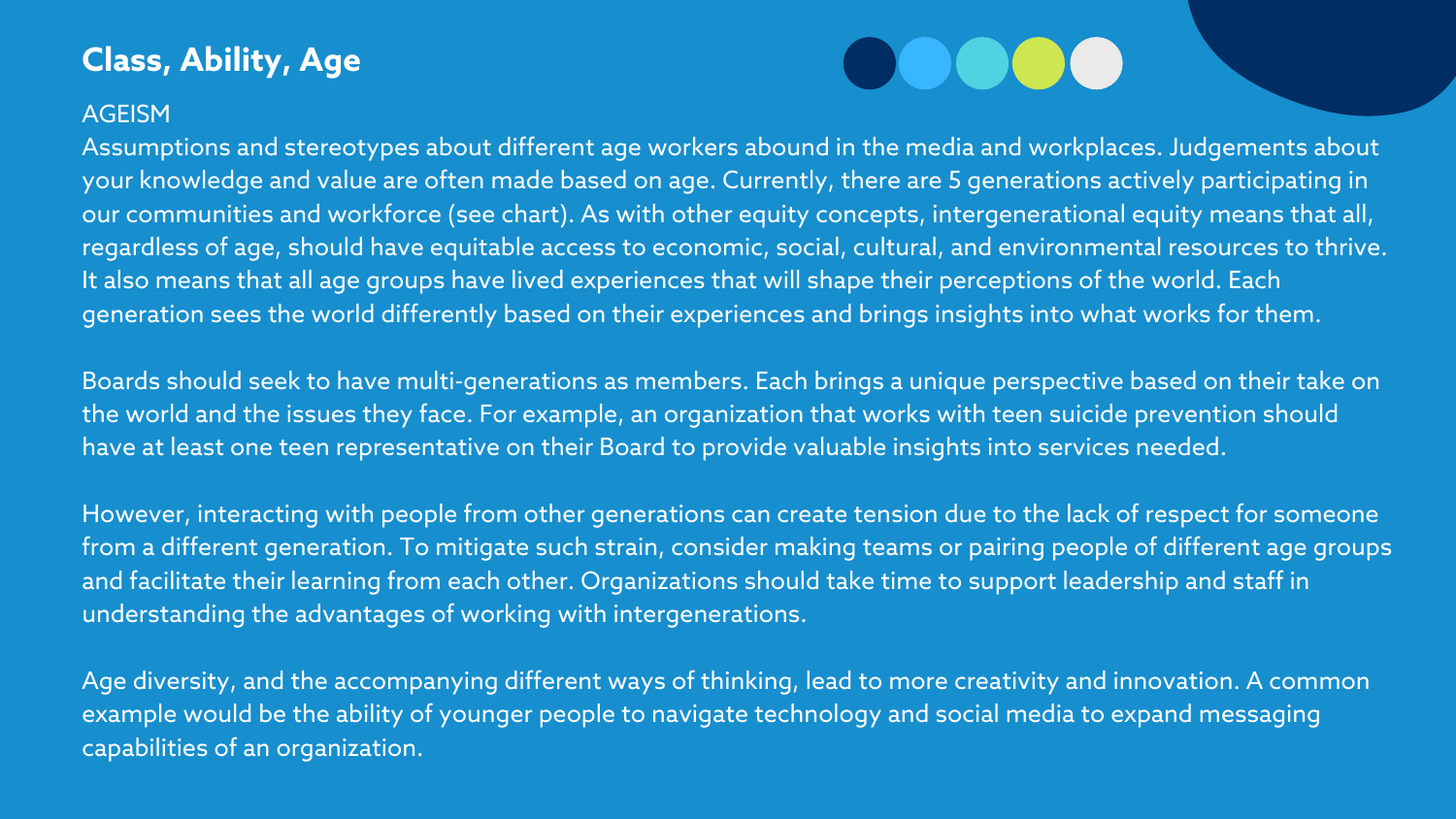- Does your Board have the tools to discuss race, power, and privilege, and are they willing to listen to the voices of others?
- . Is it part of the Board and nonprofit culture to have conversations about race?
- Are Board members willing to reflect on their own biases and how these might be impacting their nonprofit role?
- Does your organization provide opportunities to learn about bias and systemic racism as professional development?
- . Do leadership competencies in your organization include the benefits of having the perspectives of people of color that might reflect their lived experiences?
- Does the community served have any voice in determining the resources needed and how they are allocated?
- Does your Board and leadership understand how systemic racism affects the service community?
- Does your organization view community service as deficit based (only looks at the problems) or asset based (looks at what is right with a community like untapped resources and capacities that can be used in improving community issues)?

There are many strategies for confronting systemic racism. Questions to explore include:

#### **Systemic Racism**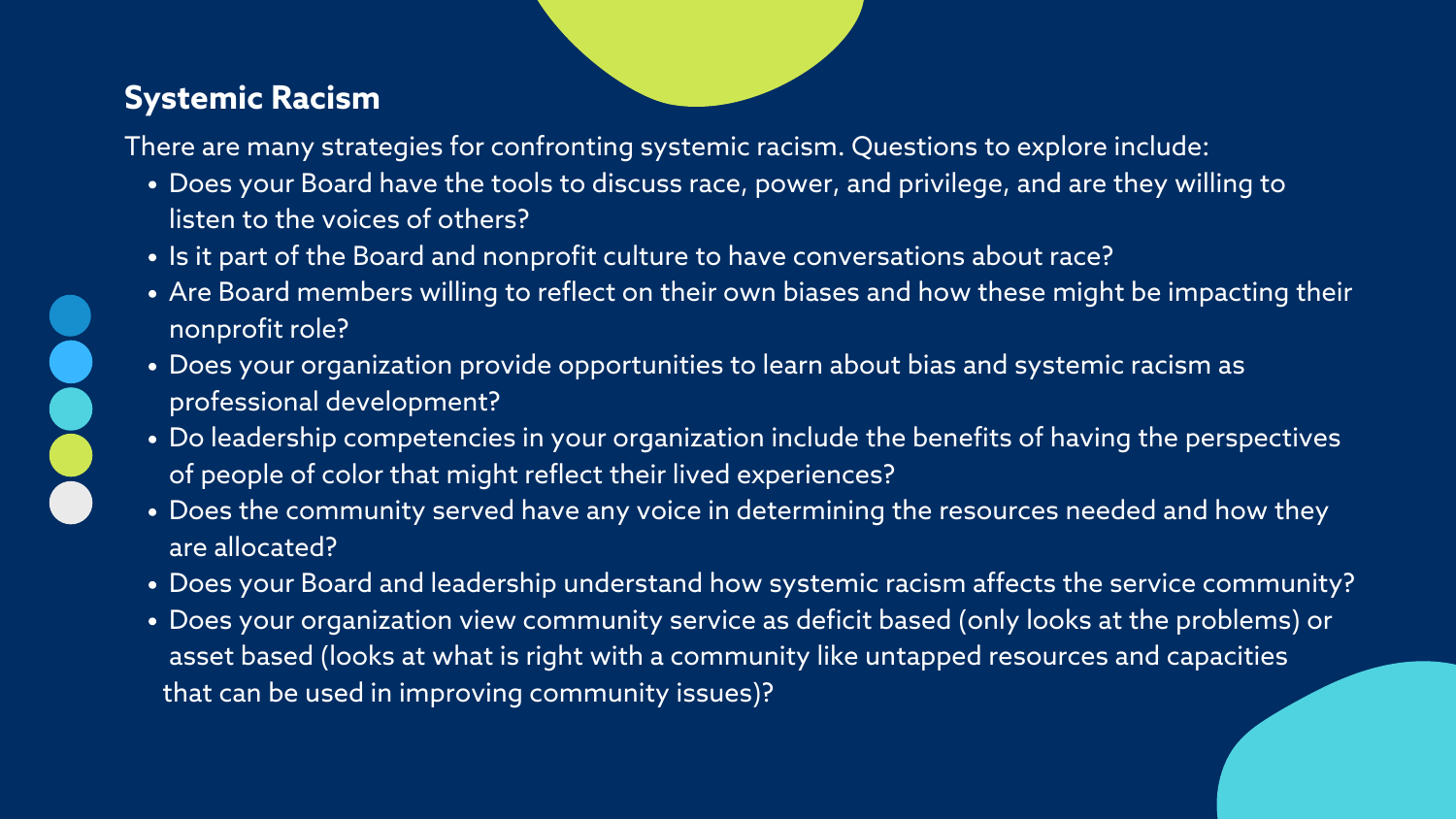Systemic racism addresses systems and practices that contribute to health disparities, inequities in education and the wealth gap.

A study at Princeton University in 2016 showed that 40% of first and second year medical students believed that Blacks had thicker skin than Whites and felt less pain. Such biases significantly impacted the care disparities based on these racial biases. (Racial bias in pain assessment and treatment recommendations, and false beliefs about biological differences between blacks and whites, Kelly M. Hoffman, Sophie Trawalter, Jordan R. Axt, and M. Norman Oliver).

Another series of studies showed that Black boys and girls are suspended and/or expelled at much higher rates for similar infractions than their White counterparts. In general, In some school districts Black students have been suspended on a discretionary basis for natural hair or dress code issues – most of these policies are based on White social norms that negate other forms of cultural expression.

#### **Systemic Racism**